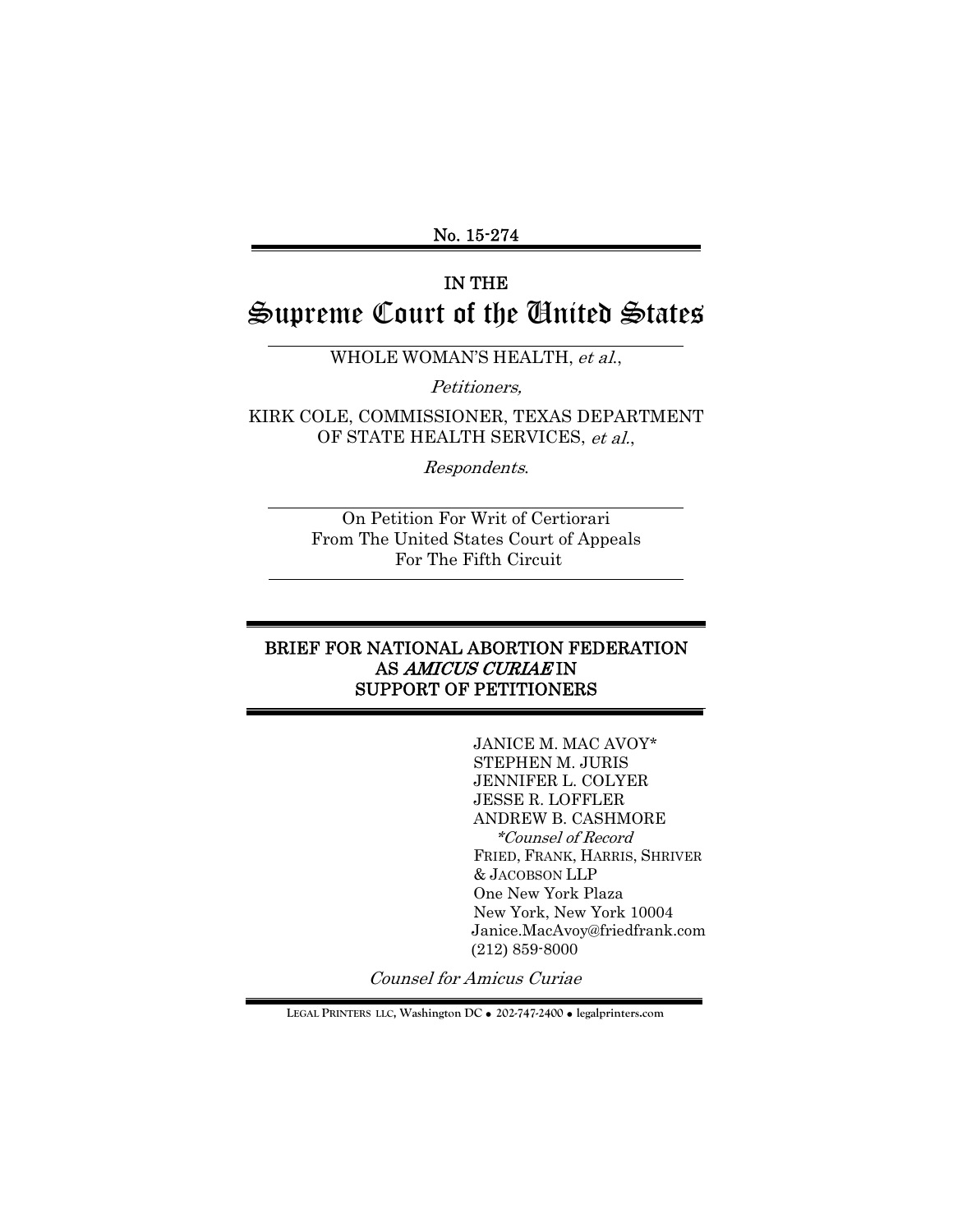## TABLE OF CONTENTS

|         | STATEMENT OF INTEREST OF AMICUS<br>CURIAE NATIONAL ABORTION FEDERATION 1                          |  |
|---------|---------------------------------------------------------------------------------------------------|--|
|         |                                                                                                   |  |
|         |                                                                                                   |  |
| I.      | <b>H.B.2 HAS DRAMATICALLY REDUCED</b><br>THE AVAILABILITY OF ABORTION                             |  |
| $\Pi$ . | <b>TEXAS' REMAINING PROVIDERS</b><br>CANNOT REPLACE THE SERVICES<br>THAT WERE LOST AS A RESULT OF |  |
| HL.     | <b>H.B.2 IMPOSES AN UNDUE BURDEN</b>                                                              |  |
|         |                                                                                                   |  |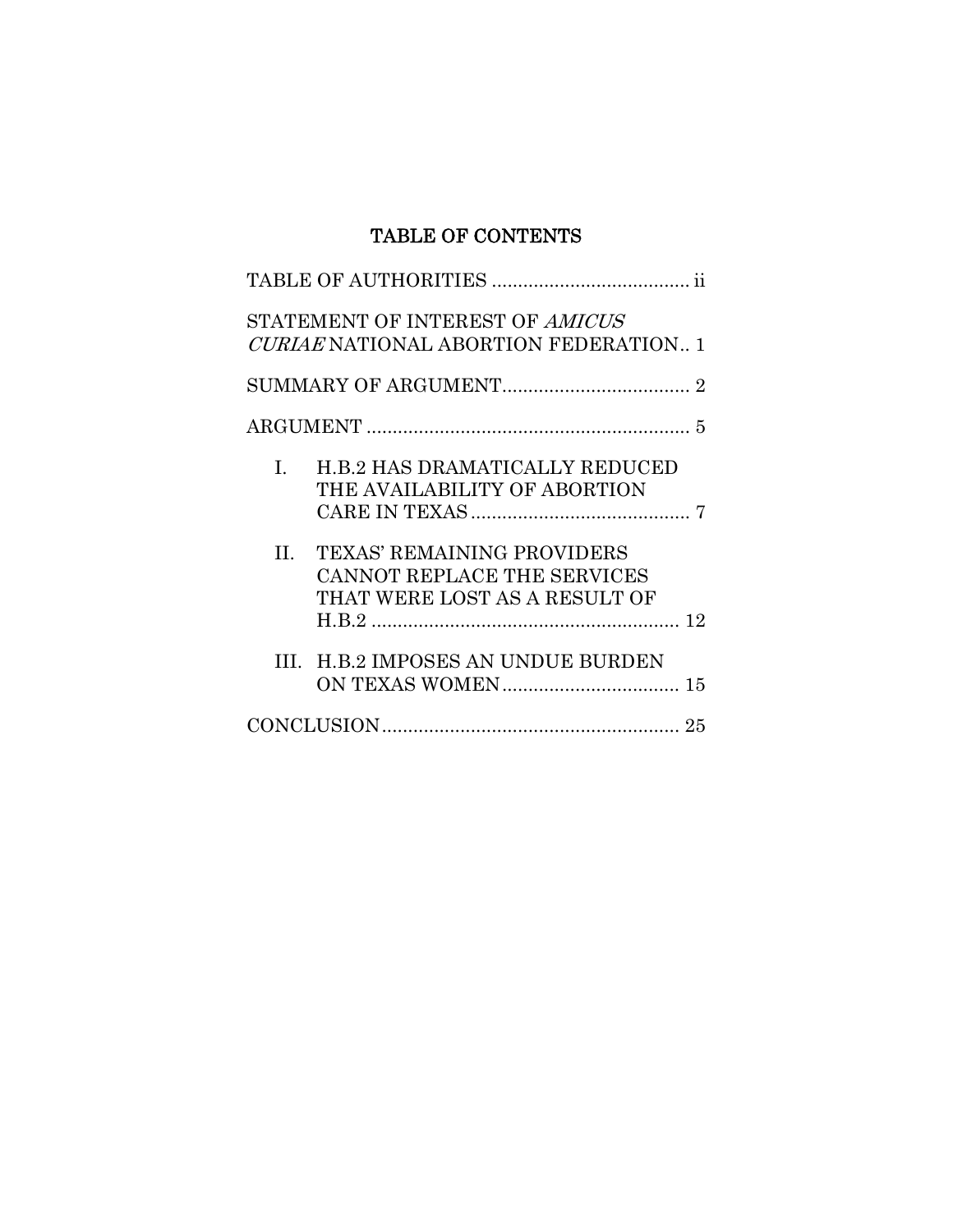# TABLE OF AUTHORITIES

 ${\bf Page}({\bf s})$ 

| Jackson Women's Health Org. v. Currier,<br>760 F.3d 448 (5th Cir. 2014)11, 18                                                           |
|-----------------------------------------------------------------------------------------------------------------------------------------|
| Planned Parenthood Ariz., Inc. v. Humble,<br>753 F.3d 905 (9th Cir. 2014),<br>cert. denied 135 S.Ct. 870 (Dec. 15, 2014)19              |
| Planned Parenthood Se. Inc., v. Strange,<br>33 F. Supp. 3d 1330 (M.D. Ala. 2014)11, 20                                                  |
| Planned Parenthood of Se. Pa. v. Casey,                                                                                                 |
| Planned Parenthood of Wis., Inc. v. Van Hollen,<br>738 F.3d 786 (7th Cir. 2013),<br><i>cert. denied</i> , 134 S. Ct. 2841 (2014) 12, 19 |
| Whole Woman's Health v. Cole,                                                                                                           |
| Whole Woman's Health v. Lakey,<br>46 F. Supp. 3d 673 (W.D. Tex. 2014) passim                                                            |
| <b>Constitutional Provisions, Statutes and Rules</b>                                                                                    |
|                                                                                                                                         |
| Tex. Health & Safety Code Ann. § 171.012.                                                                                               |
| Tex. Health & Safety Code Ann. § 171.044 (West                                                                                          |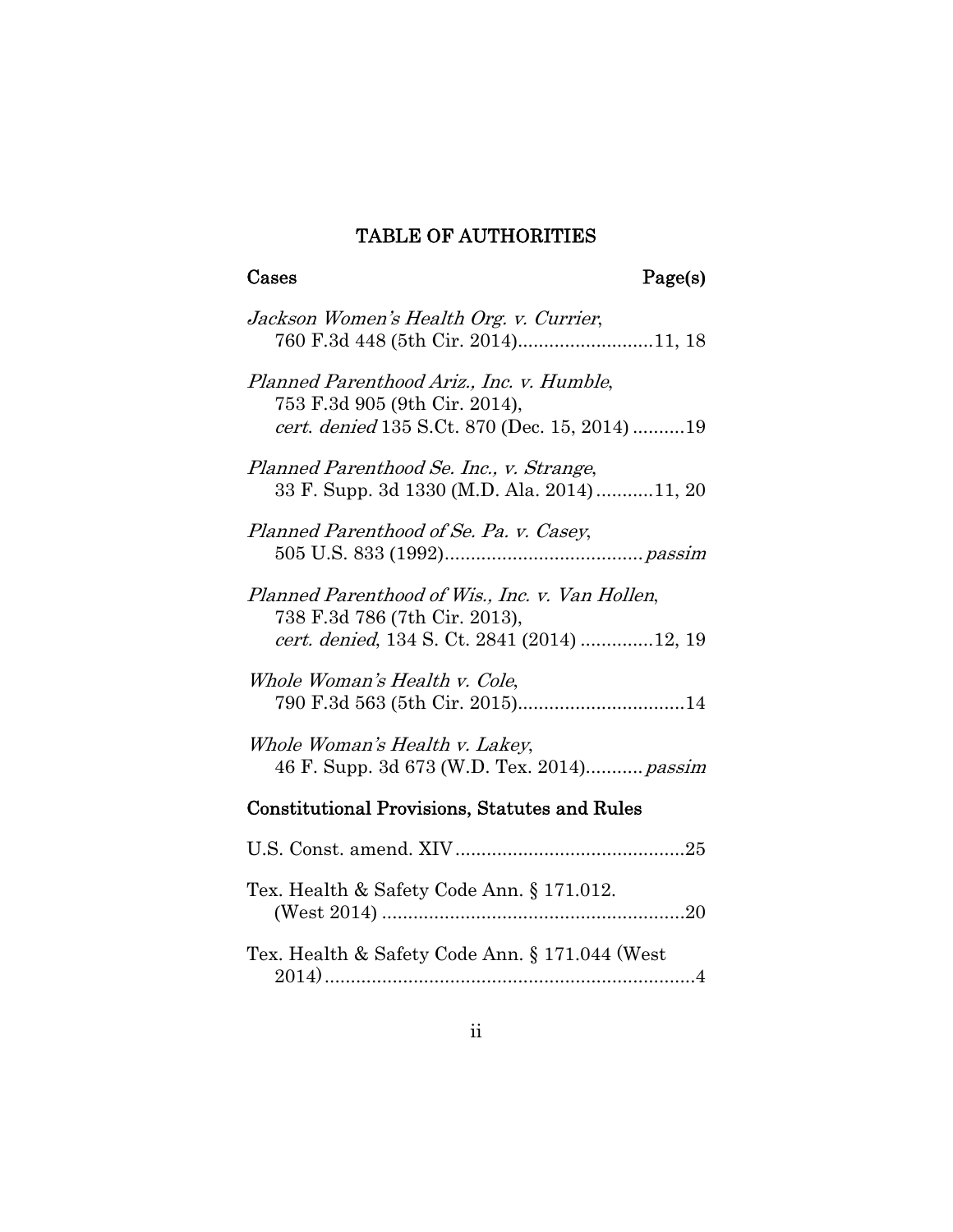| Tex. Health & Safety Code Ann. § 171.063                                                                                                                                                |
|-----------------------------------------------------------------------------------------------------------------------------------------------------------------------------------------|
| Texas House Bill 2 (codified at Tex. Health &<br>Safety Code Ann. §§ 171.0031, 171.041 to .048,                                                                                         |
|                                                                                                                                                                                         |
| <b>Other Authorities</b>                                                                                                                                                                |
| Brief of <i>Amici Curiae</i> Women Injured by Abortion<br>and an Abortion Survivor, Whole Woman's<br><i>Health v. Lakey</i> , No. 14-50928 (5th Cir.                                    |
| Brief in Support of Writ of Certiorari, Whole<br>Woman's Health, et al. v. Cole, No. 15-274                                                                                             |
| Department of State Health Services, Maternal<br>Mortality and Morbidity Task Force Report                                                                                              |
| Manny Fernandez, Abortion Law Pushes Texas<br><i>Clinics to Close Doors</i> , New York Times (Mar.                                                                                      |
| Daniel Grossman et al., <i>Abortion Wait Times</i><br>in Texas: The Shrinking Capacity of<br>Facilities and the Potential Impact of Closing<br>Non-ASC Clinics, Texas Policy Evaluation |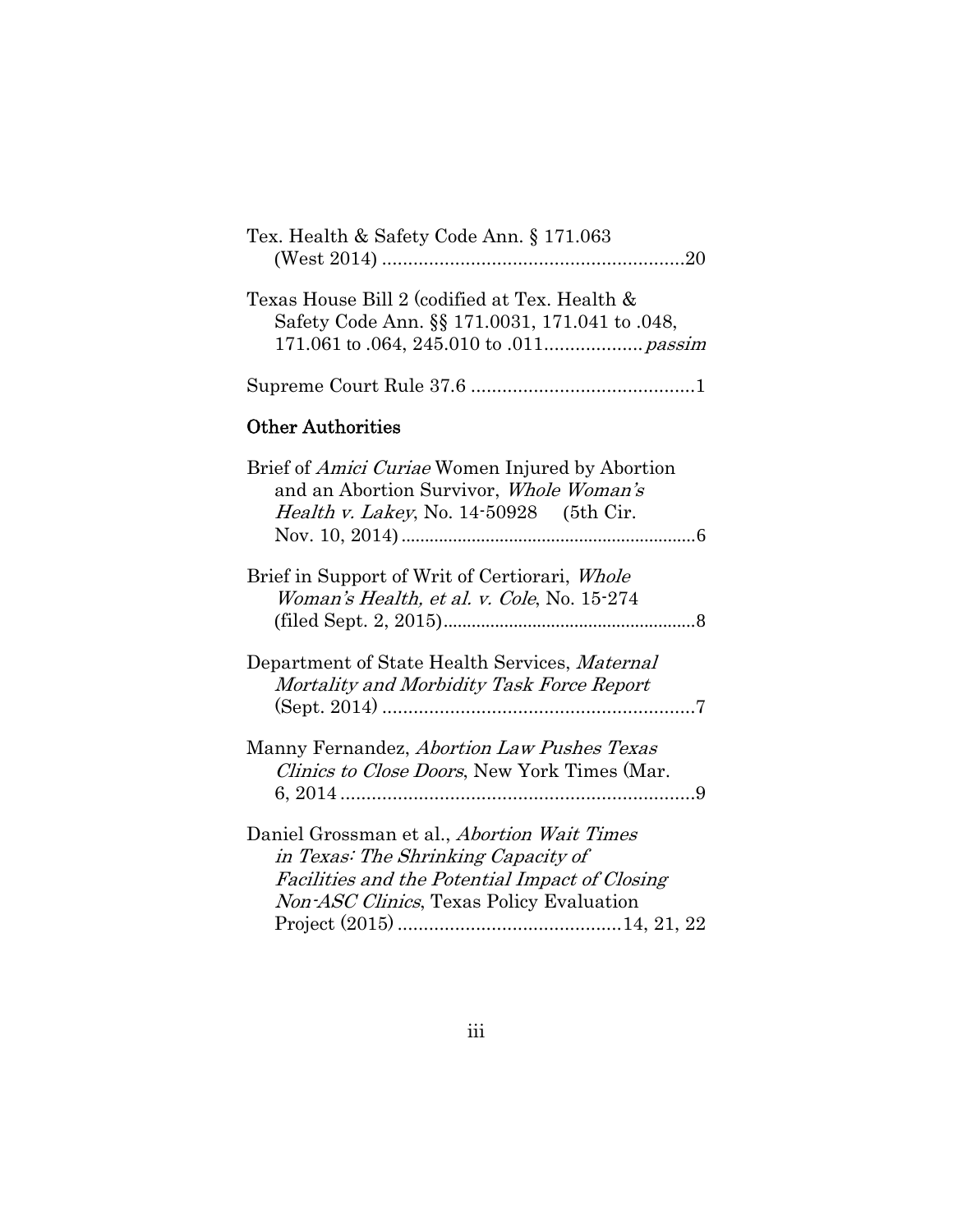| Daniel Grossman et al., The Public Health Threat<br>of Anti-Abortion Legislation, 89 Contraception                                           |
|----------------------------------------------------------------------------------------------------------------------------------------------|
| Kinsey Hasstedt, The State of Sexual and<br>Reproductive Health and Rights in the State<br>of Texas: A Cautionary Tale, 17 Guttmacher        |
| Erica Hellerstein, The Rise of the DIY Abortion<br><i>in Texas</i> , The Atlantic (June 27, 2014) 6, 23                                      |
| Olga Khazan, The Difficulty of Getting an<br>Abortion in Texas, The Atlantic (Jan. 14,                                                       |
| Brian M. Rosenthal, Mark Collette, Women<br>seeking abortions scramble to find places to<br><i>go</i> , Houston Chronicle (Oct. 10, 2014) 12 |
| Andrea Rowan, <i>Prosecuting Women for Self-</i><br>Inducing Abortion: Counterproductive and<br>Lacking Compassion, 18 Guttmacher Policy     |
| Kim Soffen, <i>How Texas Could Set National</i><br>Template for Limiting Abortion Access, N.Y.                                               |
| <b>TEXAS HEALTH AND HUMAN SERVICES</b><br>COMMISSION, FACTORS INFLUENCING HEALTH<br>CARE ON THE TEXAS-MEXICO BORDER 7 (2014)17               |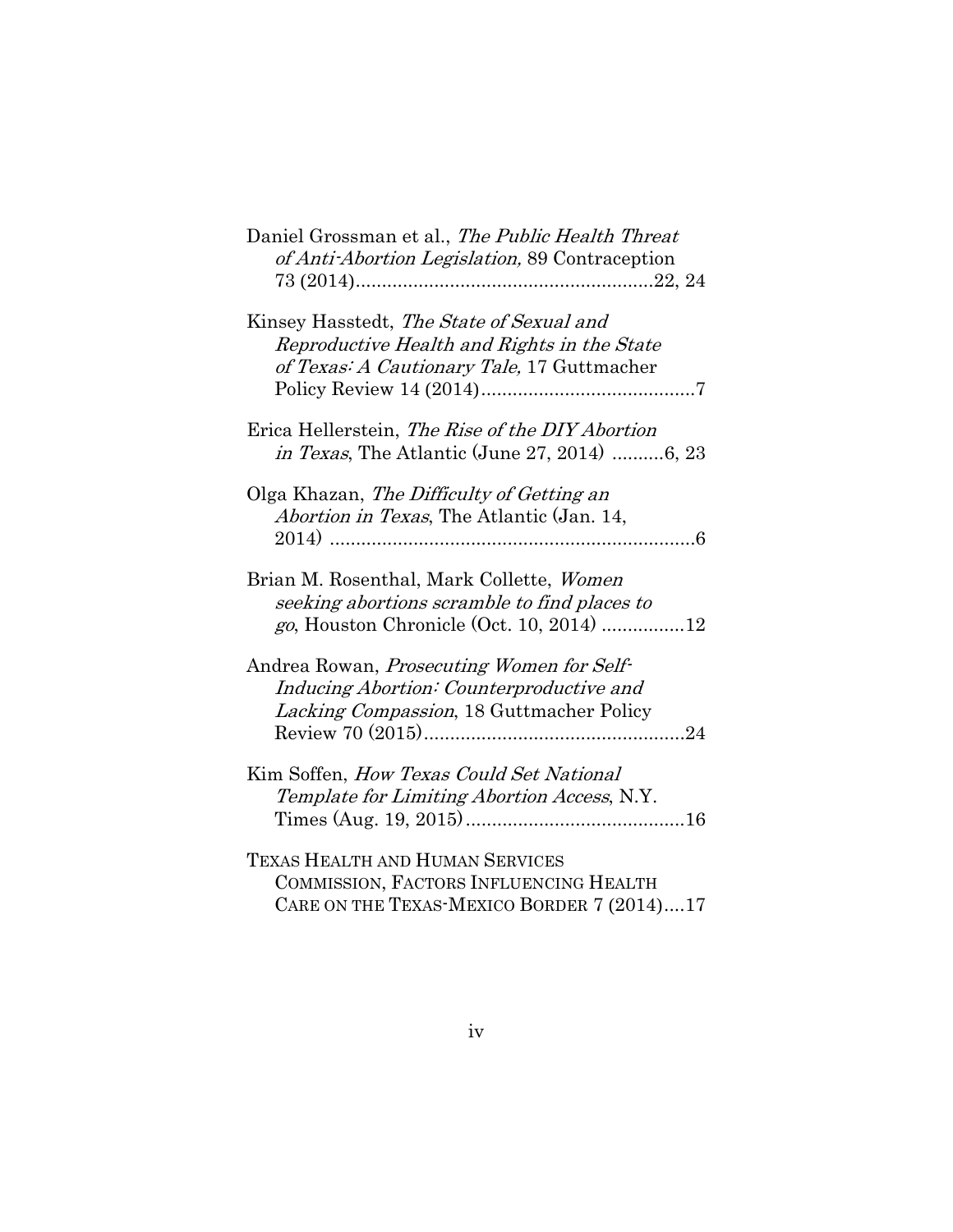Ushma D. Upadhyay et al., Denial of Abortion Because of Provider Gestational Age Limits in the United States, American Journal of Public Health (Sept. 2014) .............................................. 23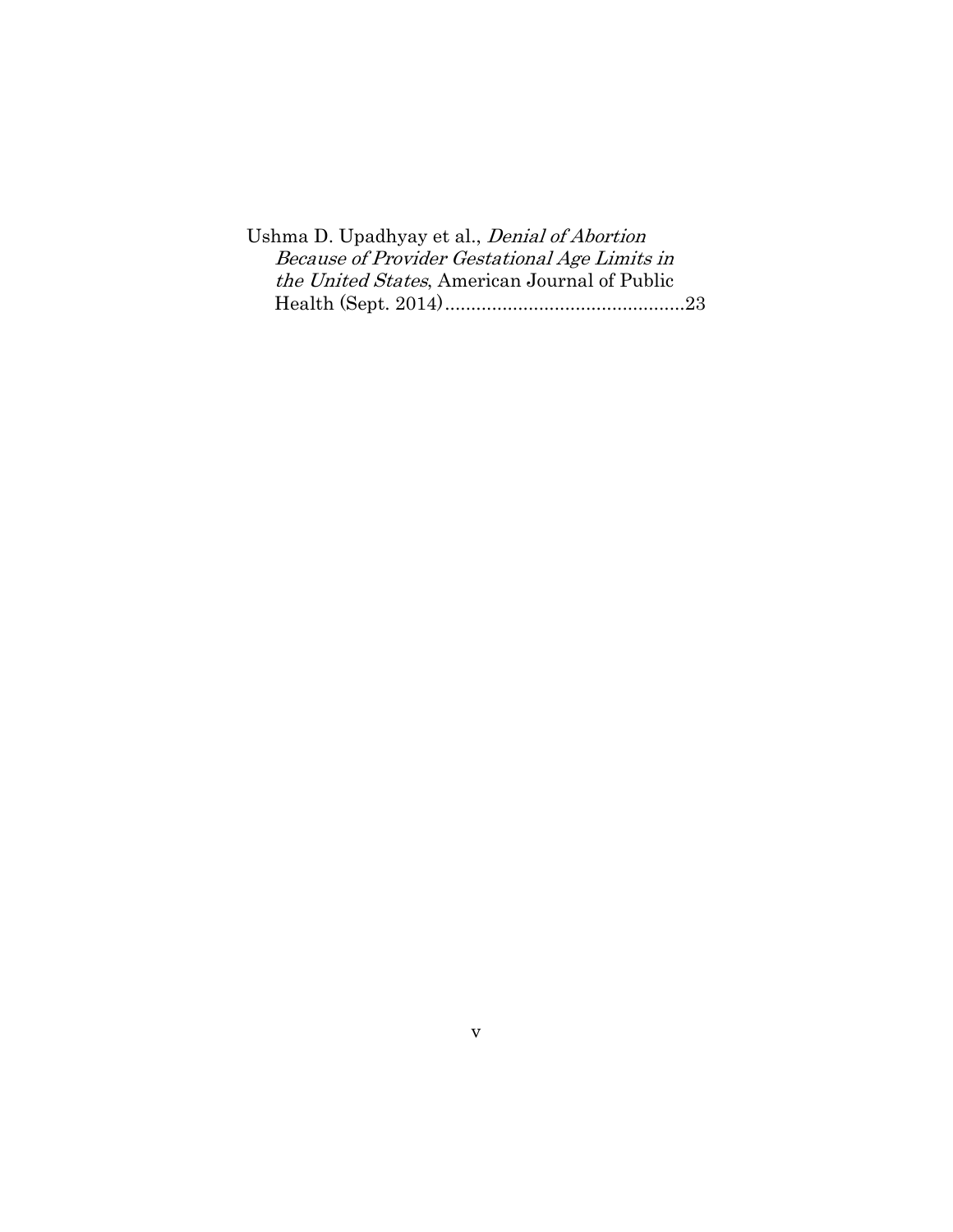#### STATEMENT OF INTEREST OF AMICUS CURIAE NATIONAL ABORTION FEDERATION1

The National Abortion Federation ("NAF") submits this *amicus* brief in support of the Petition for a Writ of Certiorari filed by Petitioners Whole Woman's Health, Austin Women's Health Center, Killeen Women's Health Center, Nova Health Systems D/B/A Reproductive Services, Sherwood C. Lynn, Jr., M.D., Pamela J. Richter, D.O., and Lendol L. Davis, M.D. on September 2, 2015.

NAF is the professional association of abortion providers. Its mission is to ensure safe, legal, and accessible abortion care, which promotes health and justice for women. NAF's members include nearly 400 private and non-profit clinics, Planned Parenthood affiliates, women's health centers, physicians' offices, and hospitals. Together they care for half the women who choose abortion in the U.S. and Canada each year, including Texas women. NAF is the leading organization offering accredited continuing medical education to health care professionals in all aspects of abortion care. Its member providers adhere to NAF's evidence-based Clinical Policy Guidelines ("CPGs"), which set the standard for quality abortion care.

l <sup>1</sup> The parties in this case have consented to the filing of this brief. Pursuant to Rule 37.6, Amicus Curiae states that no counsel for a party has authored this brief, in whole or in part, and no person, other than Amicus Curiae or its counsel, has made a monetary contribution to the preparation or submission of this brief.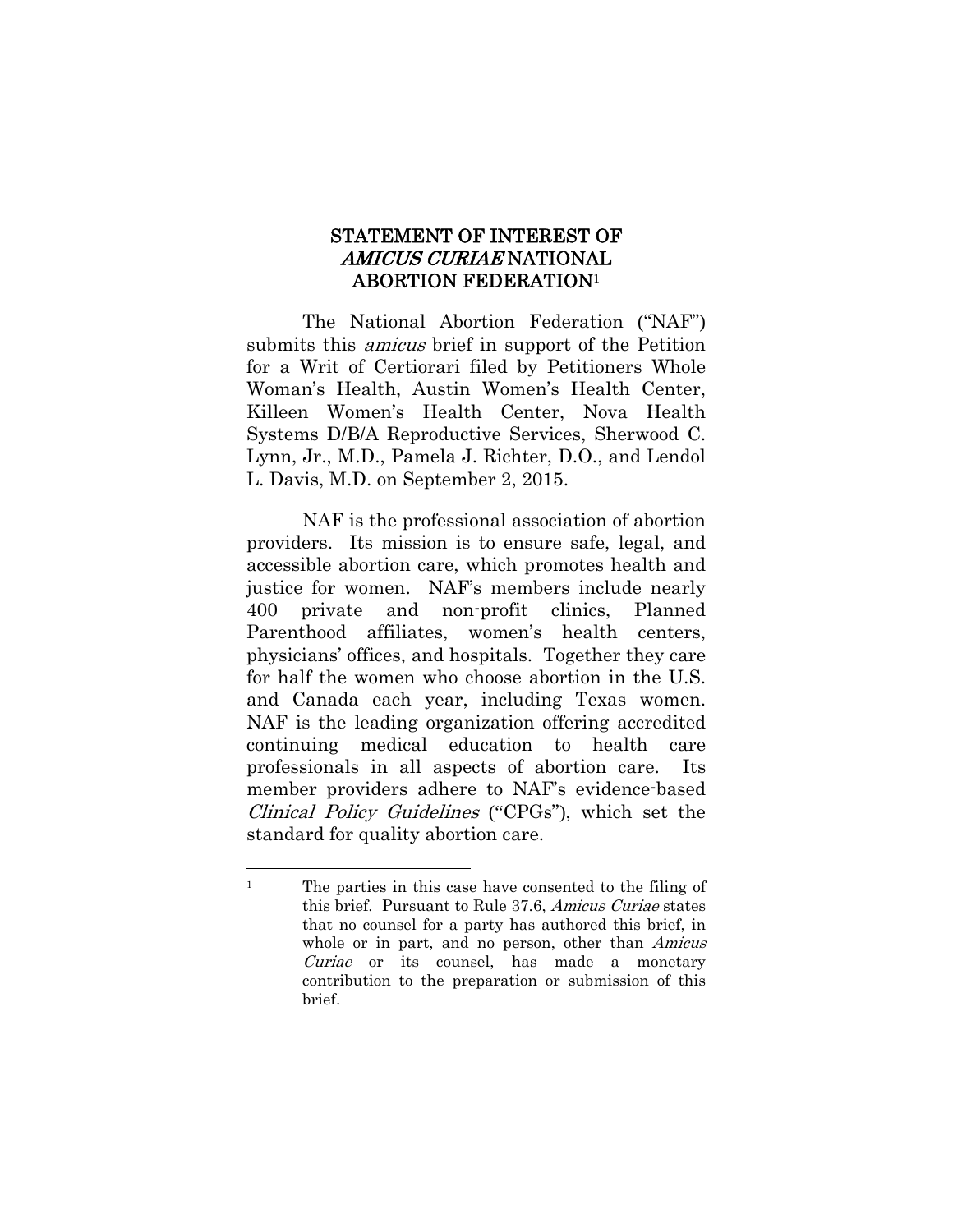NAF also operates a toll-free Hotline, which was established in 1979 to help women access unbiased information and referrals to NAF member providers offering safe, high-quality abortion care. The Hotline receives thousands of calls each week from women, their partners, families, and friends. The Hotline offers factual information about pregnancy and abortion; confidential, nonjudgmental support; referrals to quality abortion providers in the caller's area; limited financial assistance; help understanding state abortion restrictions; and case management for women facing difficult choices regarding their health care.

NAF and its members thus have a direct and deep-seated interest in this litigation, and in the well-settled constitutional right this Court reaffirmed in Planned Parenthood v. Casey. NAF respectfully asks that this Court consider this amicus brief in connection with Petitioners' petition for certiorari review.

#### SUMMARY OF ARGUMENT

Texas House Bill 2  $(H.B.2<sup>n</sup>)<sup>2</sup>$  is an unprecedented infringement upon Texas women's right to choose abortion care without undue state interference. It also constitutes a direct assault on the principles this Court held to be the law of the land in Casey. The Texas legislators and elected officials who sponsored and supported H.B.2 bluntly

l

<sup>2 83</sup>rd Leg., 2nd Spec. Sess. (Tex. 2013), codified at Tex. Health & Safety Code Ann. §§171.0031, 171.041 to .048, 171.061 to .064, 245.010 to .011.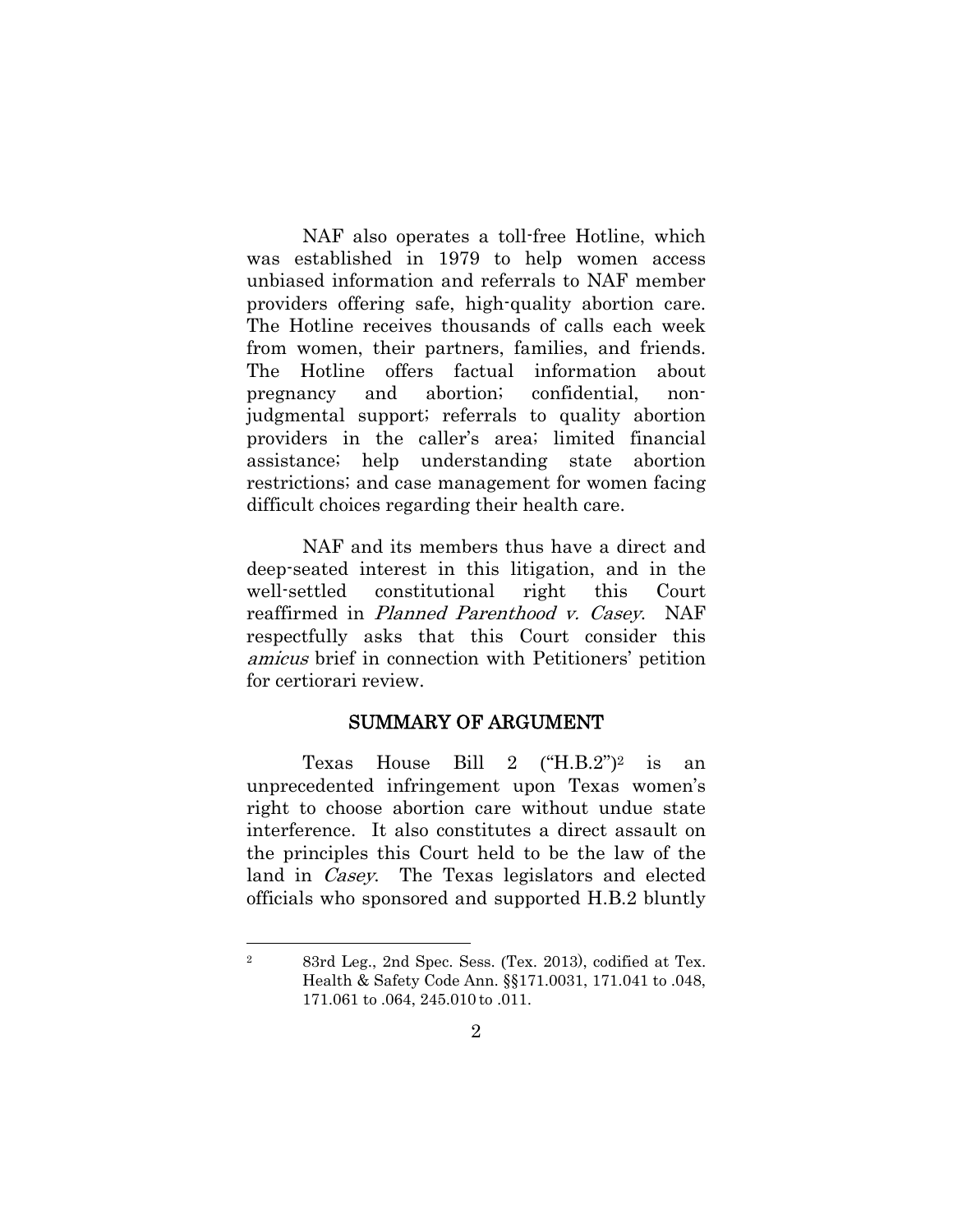acknowledged that their overarching intent was to end or sharply curtail access to abortion care in Texas, and it is undeniable that the corresponding impact on Texas women has been to severely restrict their access. See infra note 3. As the District Court found, H.B.2 immediately halved the number of Texas abortion providers. See Whole Woman's Health v. Lakey, 46 F. Supp. 3d 673, 681 (W.D. Tex. 2014). But for this Court's intervention and interim stay, H.B.2 would have eliminated more than 75% of Texas abortion providers.

If the Fifth Circuit's mandate is permitted to take effect, the anticipated result will be devastating. Ten or fewer providers will remain in Texas, as compared with the more than 40 providers that were in existence immediately prior to H.B.2's enactment. Moreover, apart from a McAllen abortion care provider that would be subject to highly restrictive conditions imposed by the Fifth Circuit, those providers that remain will be confined to four metropolitan areas—hundreds of miles away from many low-income and underserved communities that most need quality care. Based on the impact thus far, the handful of remaining providers will not be able to compensate for the forced shutdown of the majority of Texas' abortion providers. Rather, the remaining providers will be overburdened, delaying access to abortion care and creating unnecessary hurdles for women who choose to exercise the fundamental right this Court reaffirmed in *Casey*. The factual record confirms that new facilities are unlikely to replace the ones shuttered by H.B.2., given that the statute imposes onerous, cost-prohibitive, and medically unnecessary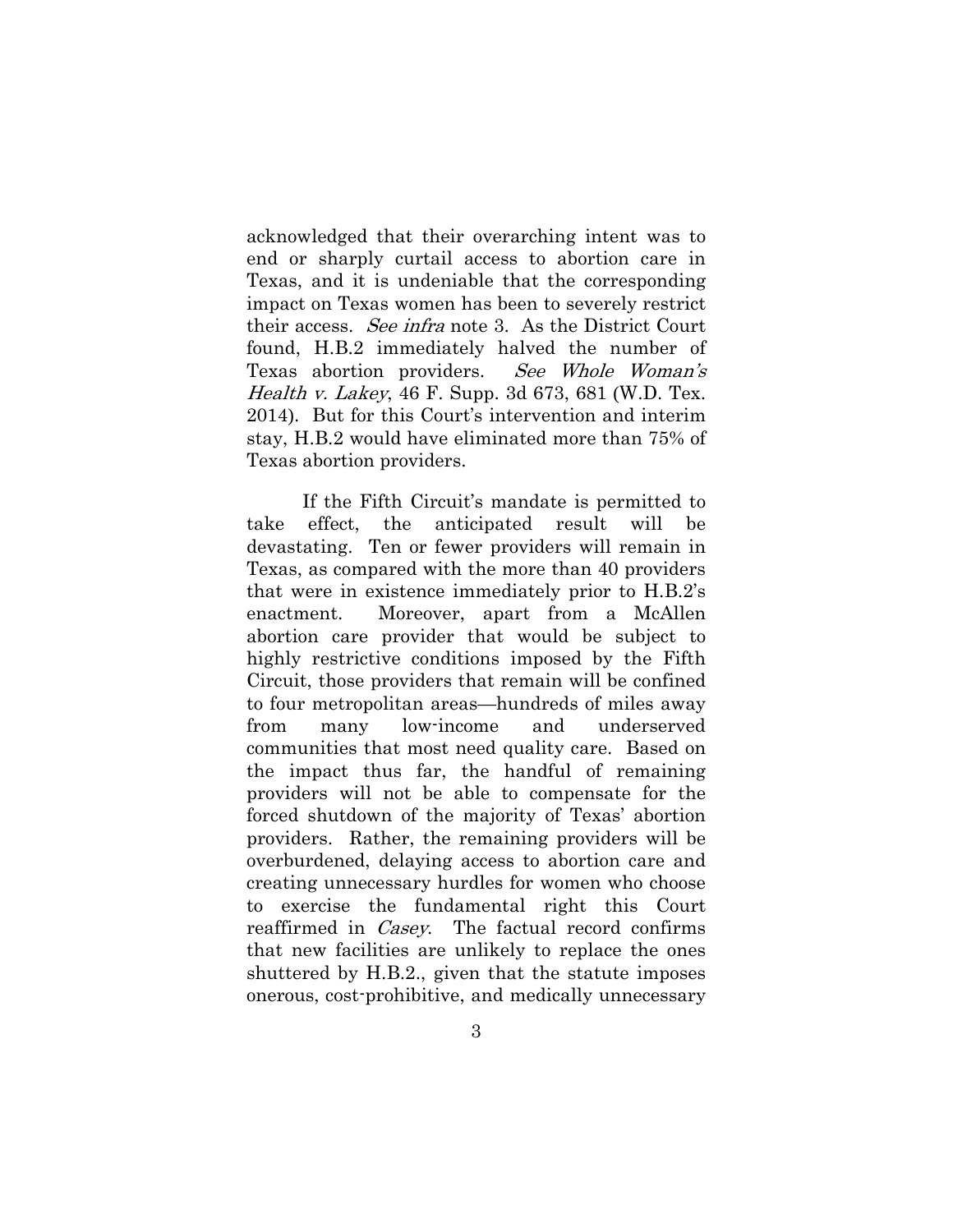building and staffing requirements. Restricting access to abortion care was the intent of this law, and it is thus unsurprising that H.B.2 has had its desired result.

The burden H.B.2 imposes on Texas women is substantial. As the factual record below confirms, many Texas women—including women from lowincome and immigrant communities—would be required to travel hundreds of miles, or leave Texas entirely, to access clinical care. The hardships and costs associated with significant travel are substantial for many women. When considered in light of other Texas laws requiring mandatory waiting periods and repeat visits for certain procedures, those burdens are even more onerous. The result is a substantial obstacle and undue burden on a woman's right to choose abortion care.

The burdens imposed by H.B.2 also create unnecessary health risks for many women who already have inadequate access to basic health care. The limited availability of appointments and lengthy distances required to travel to a provider mean that many women are pushed later into their pregnancies before they can access the abortion care they need. The resulting delay is significant. Although abortion care is one of the safest medical procedures, the risk of complications—as with pregnancy generally increases as pregnancy progresses. Additionally, delays past Texas' 20-week limit prevents women from obtaining abortion care altogether, with limited exceptions. Tex. Health & Safety Code Ann. § 171.044 (West 2014). The practical burdens imposed by H.B.2 invariably will lead women to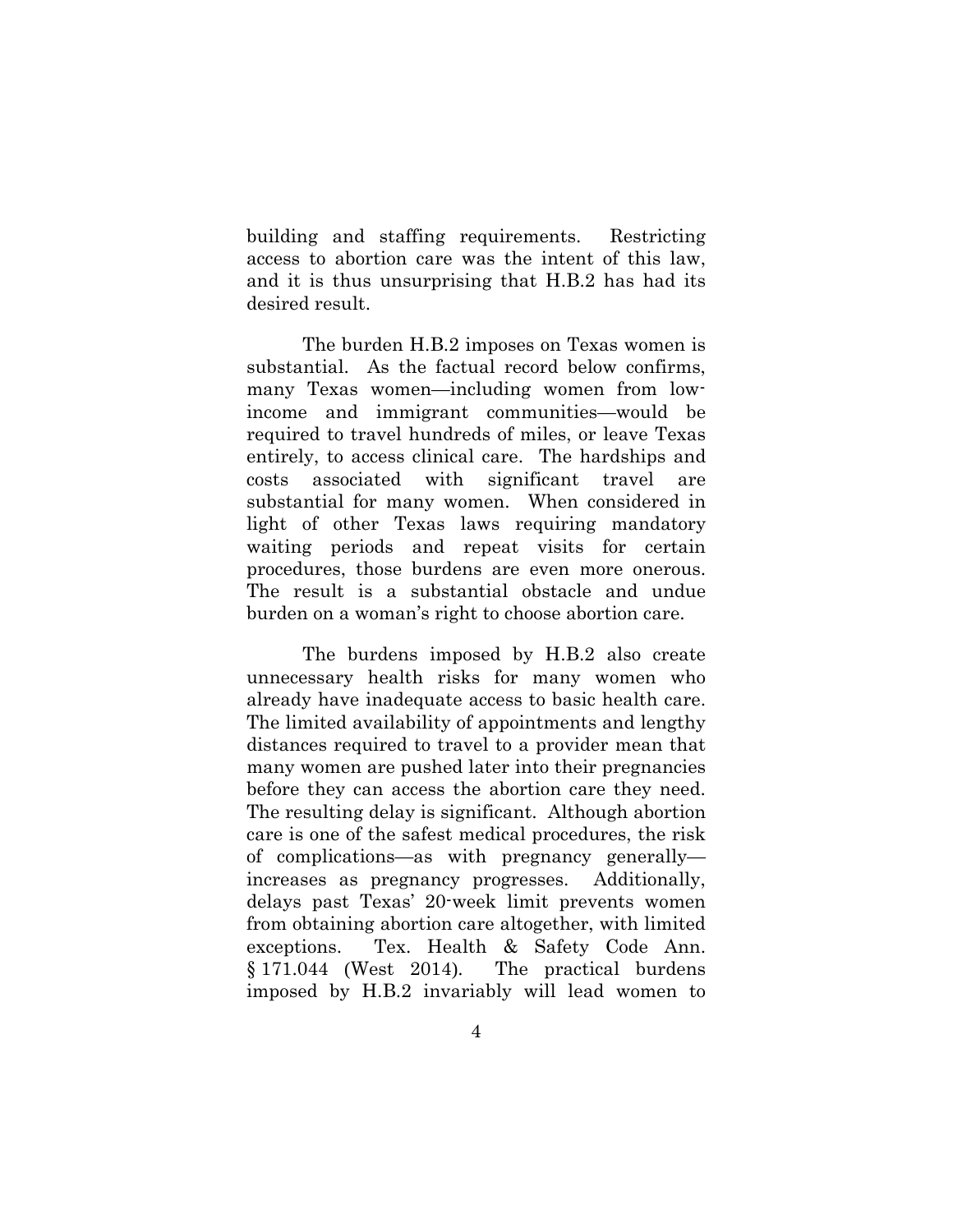resort to less safe alternatives, such as selfmedicating. Evidence exists that some Texas women already have taken this route due to strict abortion restrictions and the lack of accessible providers. Further decreasing access will only exacerbate this problem.

For many Texas women, H.B.2 thus creates an impermissible obstacle to accessing abortion care. This law imposes an unconstitutional burden on Texas women, and must be struck down.

#### ARGUMENT

In *Casey*, this Court instructed states that they may not enact laws "designed to strike at the right [to abortion] itself." Planned Parenthood of Se. Pa. v. Casey, 505 U.S. 833, 874 (1992). Consequently, this Court held that states may not impose an "undue burden" on that right by enacting laws having "the purpose or effect of placing a substantial obstacle in the path of a woman seeking an abortion of a nonviable fetus." Casey, 505 U.S. at 877. Anticipating restrictions like the Texas law at issue here, the Court cautioned:

> As with any medical procedure, the State may enact regulations to further the health or safety of a woman seeking an abortion. Unnecessary health regulations that have the purpose or effect of presenting a substantial obstacle to a woman seeking an abortion impose an undue burden on the right.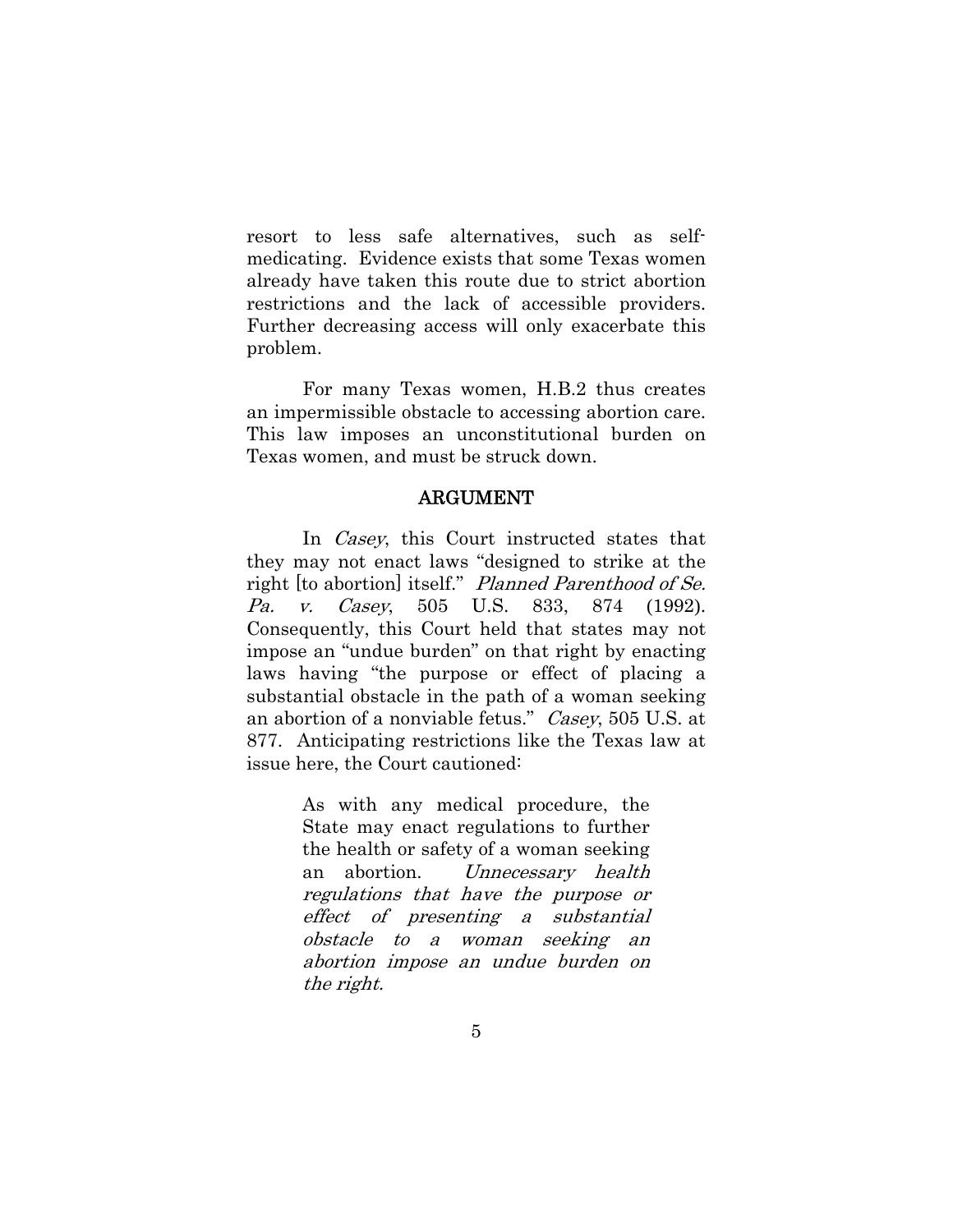Casey, 505 U.S. at 878 (emphasis added).

l

Both the purpose and effect of H.B.2 is to present a "substantial obstacle" to Texas women seeking abortion care. *Casey*, 505 U.S. at 877. Legislators and elected officials at the highest levels of Texas government have stated unequivocally that the real purpose of H.B.2 was to make "abortion, at any stage, a thing of the past" and to "essentially ban abortion statewide"—a reality that was candidly embraced by the law's supporters in their Fifth Circuit Court of Appeals briefing.3 As the District Court found, H.B.2's purported health benefits are nonexistent, and have "such a tangential relationship to patient safety in the context of abortion as to be nearly arbitrary." Lakey, 46 F. Supp. 3d at 684. H.B.2 puts abortion care effectively out of reach for a significant number of Texas women and should be struck down.

<sup>&</sup>lt;sup>3</sup> See Brief of *Amici Curiae* Women Injured by Abortion and an Abortion Survivor at 2, Whole Woman's Health v. Lakey, No. 14-50928 (5th Cir. Nov. 10, 2014) (suggesting H.B.2 is good law because women are "far better protected by no access than access" to abortion care). Then-Governor Rick Perry, who signed the bill into law and made it part of his broader initiative to "make abortion, at any stage, a thing of the past," stated bluntly with respect to H.B.2 that "[t]he ideal world is one without abortion. Until then, we will continue to pass laws to ensure that they are rare as possible." Olga Khazan, The Difficulty of Getting an Abortion in Texas, The Atlantic, January 14, 2014; Erica Hellerstein, The Rise of the DIY Abortion in Texas, The Atlantic, June 27, 2014 [hereinafter "Rise of the DIY Abortion"]; see also Lakey, 46 F. Supp. 3d at 685; ROA 2625.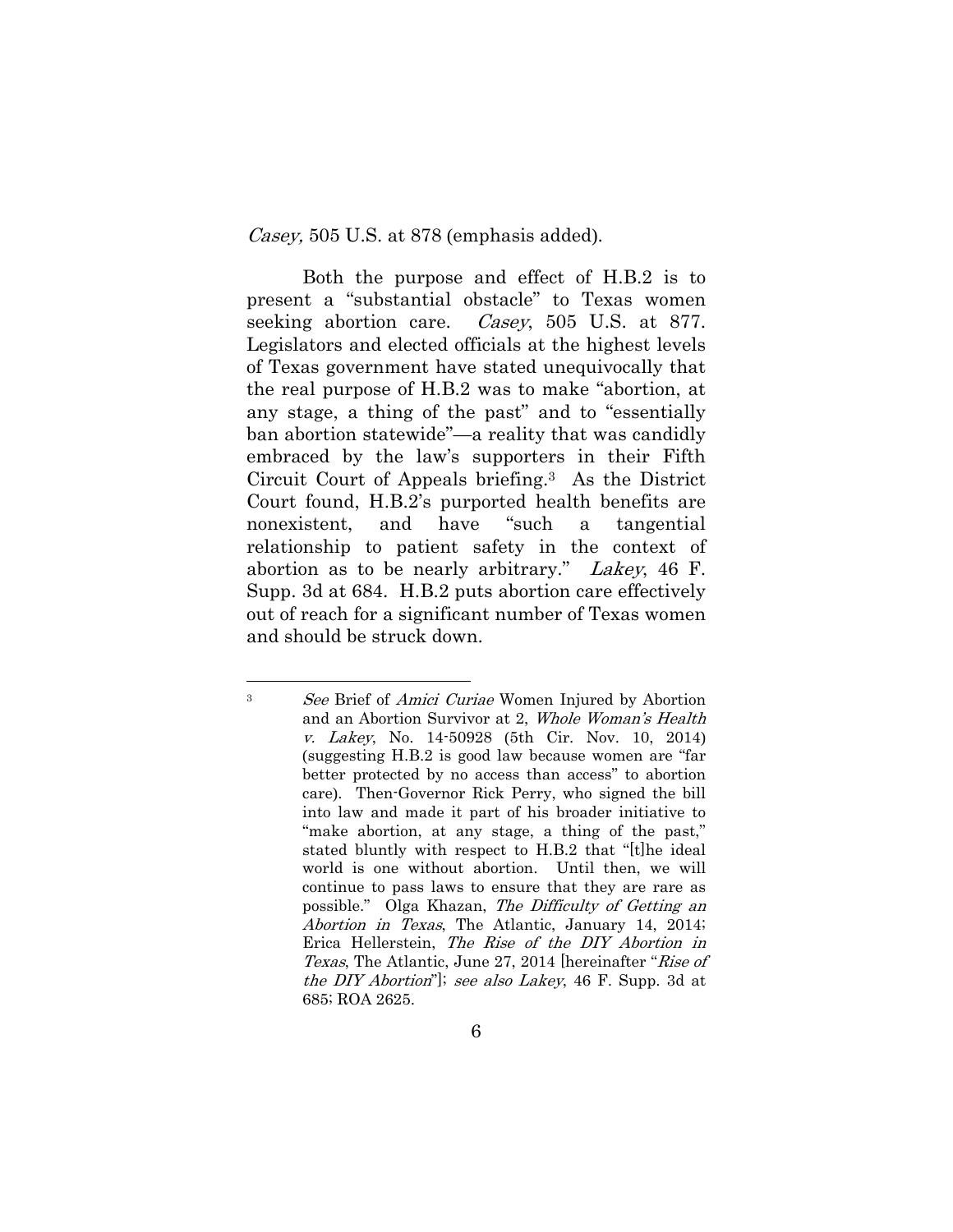### I. H.B.2 HAS DRAMATICALLY REDUCED THE AVAILABILITY OF ABORTION CARE IN TEXAS

Texas is the second-largest state in the U.S., both by population and geographic area, and home to approximately 5.4 million women of reproductive age. Texas also has the highest proportion of citizens without medical insurance of any state in the nation, and consistently rates near the bottom of national health care access rankings. Kinsey Hasstedt, The State of Sexual and Reproductive Health and Rights in the State of Texas: A Cautionary Tale, 17 Guttmacher Policy Review 14, 14 (2014). The state's abysmal health care record has led to poor outcomes for pregnant women and staggering racial disparities in care. For example, the State Task Force on Maternal Mortality and Morbidity reported last year that while there were 24.4 pregnancy-related deaths per 100,000 overall births in Texas in 2011, among African-American women there were 67.3 such deaths per 100,000 live births. The Task Force concluded that pregnancyrelated deaths are on the rise, and that between 20% and 50% are preventable. See Department of State Health Services, Maternal Mortality and Morbidity Task Force Report, at 6 (Sept. 2014), available at https://www.dshs.state.tx.us/legislative/2014/Attach ment1-MMMTF-LegReport-FCHS-1-081214.pdf.

Prior to H.B.2's passage, there were more than 40 abortion providers in Texas. These providers were located in 16 cities, ranging from El Paso in the west to Beaumont in the east, and from McAllen and Harlingen in the south to Dallas/Fort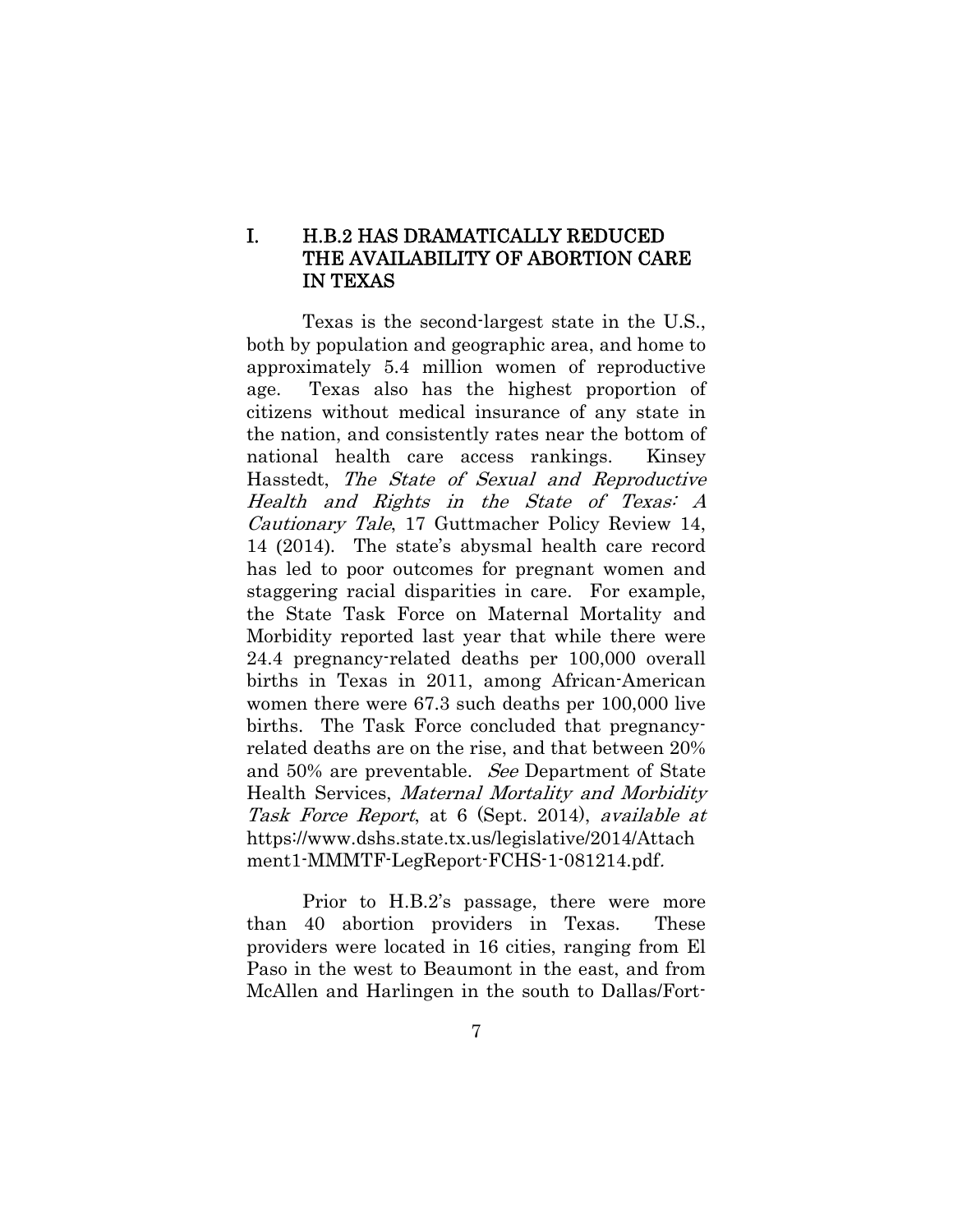Worth and Lubbock in the north and north-central, respectively. After H.B.2, this broad geographic coverage ceased and the number of providers plummeted to 18. See Brief in Support of Writ of Certiorari at 33, Whole Woman's Health, et al. v. Cole, No. 15-274 (filed Sept. 2, 2015) [hereinafter "Certiorari Brief"].

If the Fifth Circuit's decision is allowed to stand, only ten or fewer providers are likely to remain in Texas, all but one of which will be clustered in Texas' four principal metropolitan areas of Dallas/Fort-Worth, Austin, San Antonio, and Houston.4 This 75% reduction will leave the vast majority of Texas communities without any access to abortion care. Indeed, it was undisputed before the District Court that the entire western half of the state—covering over 130,000 square miles—would be utterly devoid of any abortion care providers whatsoever. *See Lakey*, 46 F. Supp. 3d at 681.

Moreover, although a few facilities may be able to comply with H.B.2's ambulatory surgical center ("ASC") requirements, most cannot. Many of these requirements impose arbitrary rules for construction-related conditions such as square footage requirements, ceiling finishes, number and placement of janitorial closets and parking spaces, which have no impact on, or connection to, the

l

<sup>4</sup> The lone facility located outside these cities is Whole Woman's Health's clinic in McAllen, Texas. Yet, under the Fifth Circuit's ruling, that clinic may only serve women from the immediately contiguous counties, who will be served by only one post-retirement age, parttime doctor. See Certiorari Brief at 34.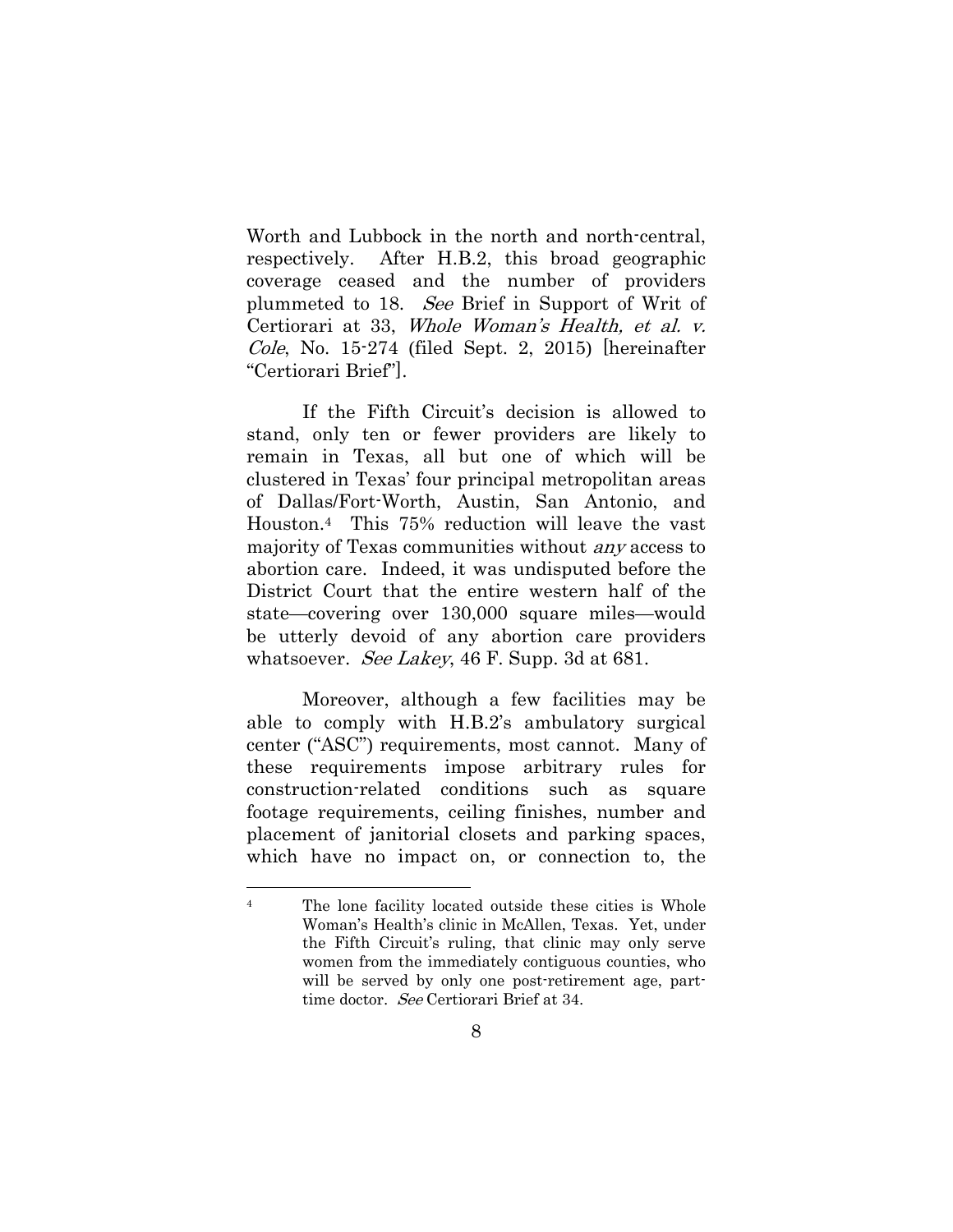quality of abortion care. As the District Court found, the evidentiary record confirms that the expense of updating facilities to comply with H.B.2's laundry list of technical requirements is extraordinary and prohibitive. See Lakey, 46 F. Supp. 3d at 682 (costs of retrofitting existing facilities "undisputedly approach 1 million dollars and will most likely exceed 1.5 million dollars"). Likewise, it cannot be assumed that future clinics will be built to replace the ones that have closed. As the District Court correctly recognized, building a new clinic that could meet H.B.2's lengthy requirements would entail significant expense and the acquisition of substantially greater amounts of property. See Id. ("[A] new compliant clinic will likely exceed three million dollars.").5

In addition to these physical and construction requirements, physicians must hold admitting privileges at a hospital located within 30 miles of the clinic. Given recent experience, it is difficult for even well-qualified doctors to obtain such privileges when they are associated with an abortion care provider. Manny Fernandez, Abortion Law Pushes Texas Clinics to Close Doors, New York Times, Mar. 6,

l

<sup>5</sup> Moreover, efforts by some abortion providers to colocate in existing ASCs have not been successful. One of the glaring inequities imposed by H.B.2 is that it demands that abortion providers comport fully with all existing ASC standards, while providers of nonabortion medical services are "grandfathered" and exempted from the new facility standards. See Lakey, 46 F. Supp. 3d at 680-81 (noting that more than 78% of existing Texas ASCs for non-abortion care are grandfathered).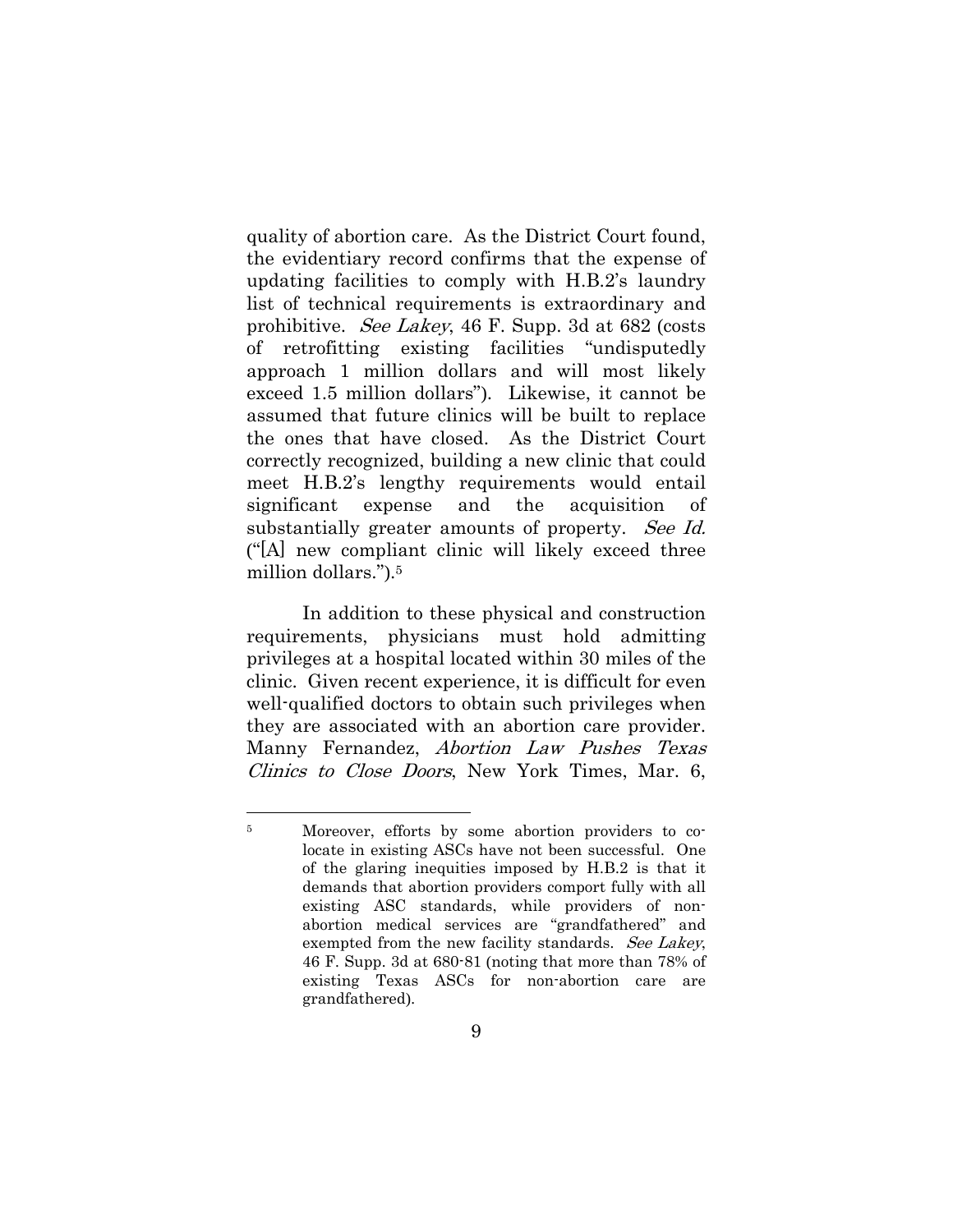2014, http://www.nytimes.com/2014/03/07/us/citingnew-texas-rules-abortion-provider-is-shutting-lastclinics-in-2-regions.html?  $r=0$  ("[N]early all of [Whole Woman's Health's] doctors were unable to obtain admitting privileges at nearby hospitals . . . some hospitals declined to even provide doctors with applications for admitting privileges").

As the trial record established, and as many NAF members have found first-hand, qualified physicians are routinely denied admitting privileges without any justification, requiring the closing of multiple providers even in major metropolitan areas. See Lakey, 46 F. Supp. 3d at 681 ("Abortion clinics where doctors were previously able to comply with [H.B.2's] admitting privilege requirement will close in Corpus Christi, San Antonio, Austin, El Paso, Houston, and Dallas."). The requirement has been an insurmountable burden even for those providers that have been able to comply with H.B.2's other requirements.

For example, both NAF member Routh Street Women's Clinic ("Routh Street") and NAF member Southwestern Women's Surgery Center ("Southwestern Dallas"), an ASC in Dallas, have seen how difficult it is to meet H.B.2's admitting privileges requirements. Many Texas hospitals require that their physicians handle a fixed number of hospital admissions annually. Due to the high safety rate of abortion care, however, very few patients experience complications requiring hospitalization, and abortion providers whose sole practice is abortion care consequently admit very few patients to the hospital. Cf. Planned Parenthood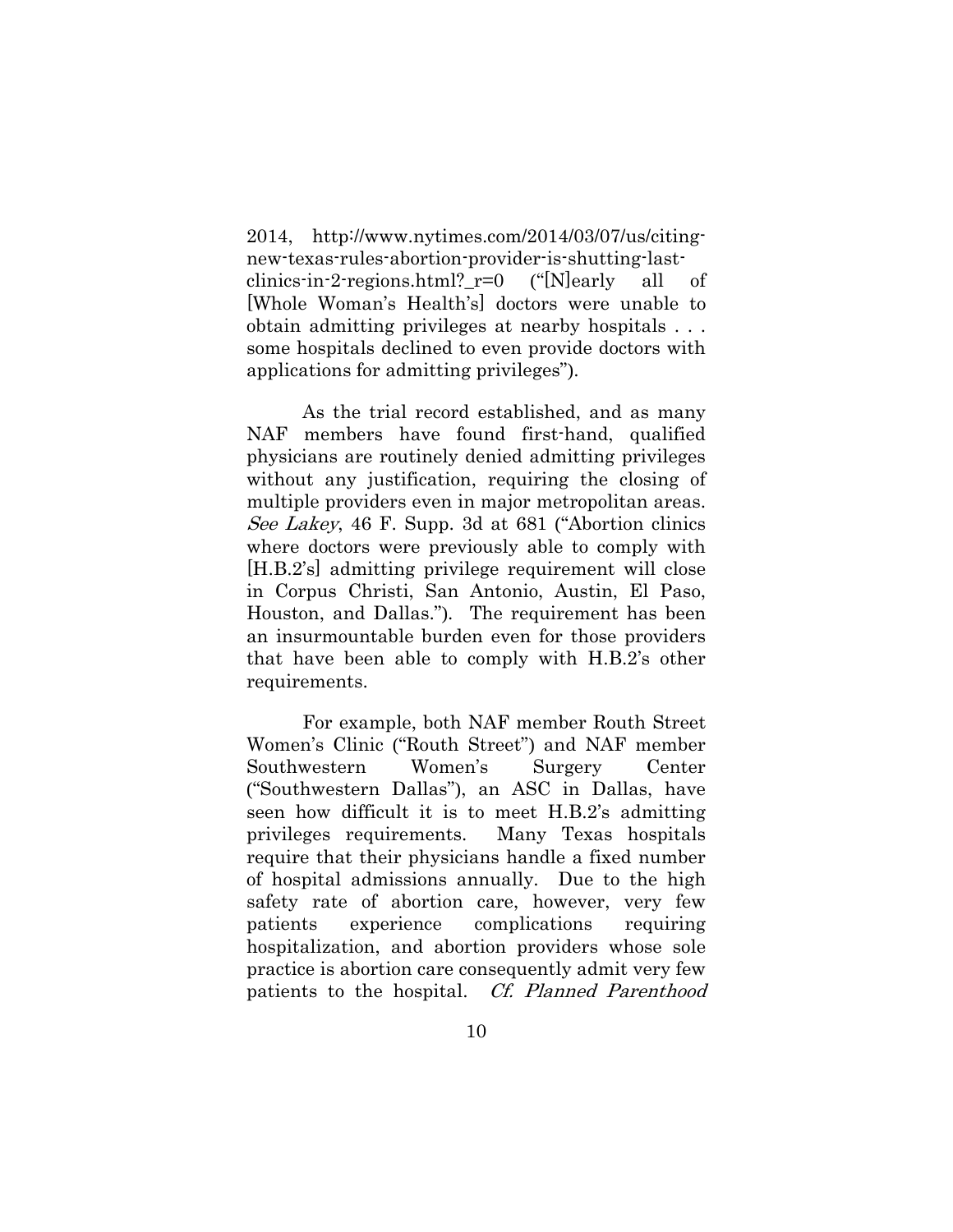Se., Inc. v. Strange, 33 F. Supp. 3d 1330, 1344 (M.D. Ala. 2014) (doctors who obtained admitting privileges could lose them if they did not treat a sufficient number of patients in the hospital that issued the privileges). Routh Street, which closed its doors in June of 2015 as a direct result of H.B.2, has described the admitting privileges requirement as "devastating" and cited it as the main factor contributing to their closure. Although Routh Street's medical director was able to obtain admitting privileges, he needed to maintain a separate full-time OB/GYN practice in order to generate the 48 annual hospital admissions necessary to retain those privileges. Not surprisingly, operating two full-time medical practices proved unsustainable, and Routh Street was forced to close after 36 years of providing highquality abortion care to Texas women.

The experience of Texas abortion providers has been consistent with that of abortion providers in other states with new admitting privileges requirements. Across the country, abortion providers routinely are denied admitting privileges for reasons wholly unrelated to their medical skills or qualifications. See, e.g., Jackson Women's Health Org. v. Currier, 760 F.3d 448, 451 n.3 (5th Cir. 2014) (hospitals' justification for denying admitting privileges to abortion providers included "'[t]he nature of your proposed medical practice is inconsistent with this Hospital's policies and practices as concerns abortion and, in particular, elective abortion,' and '[t]he nature of your proposed medical practice would lead to both an internal and external disruption of the Hospital's function and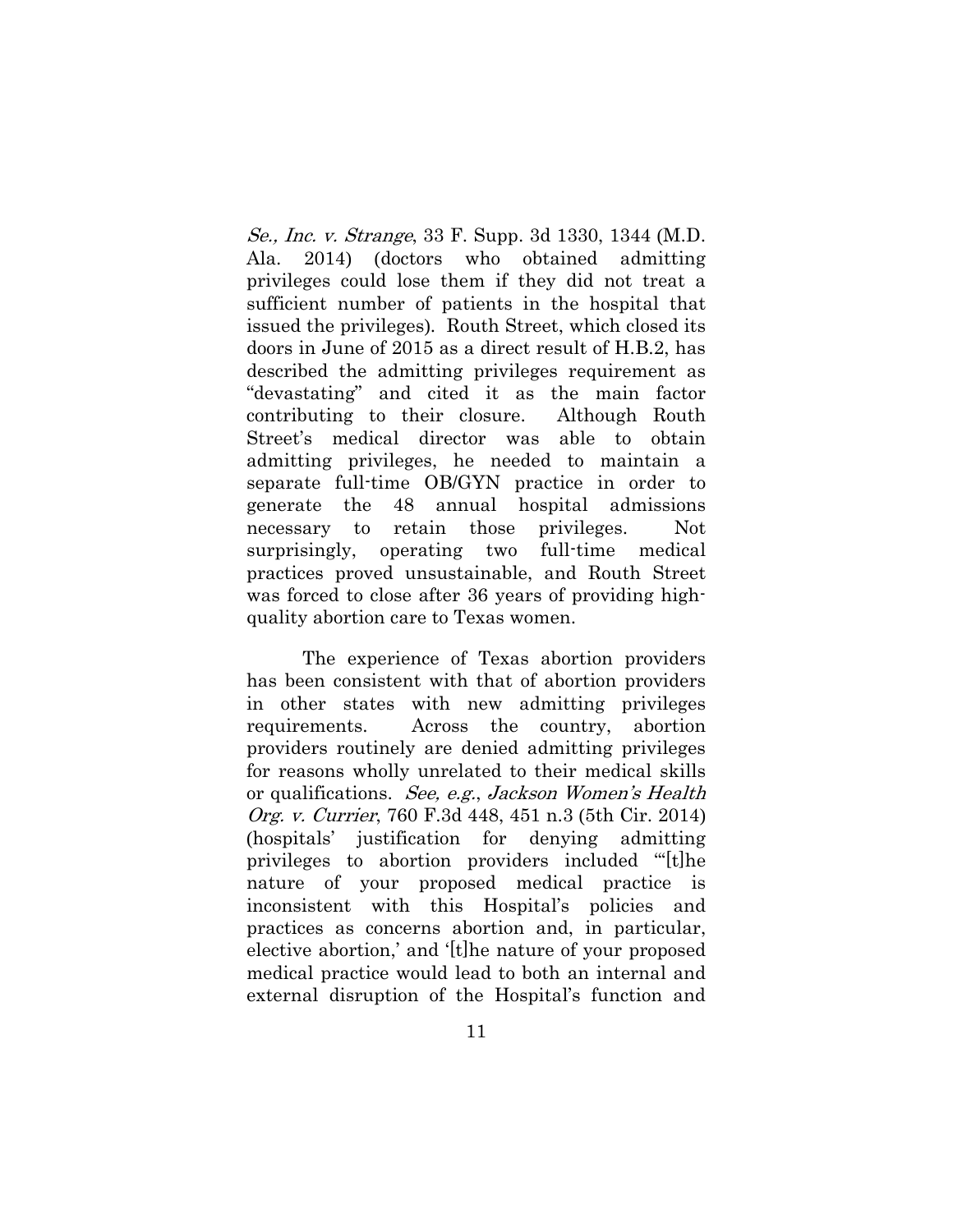business within this community."); Planned Parenthood of Wis., Inc. v. Van Hollen, 738 F.3d 786, 792 (7th Cir. 2013) (recognizing "resistance" that doctors could face when seeking admitting privileges, "given the widespread hostility to abortion and the lack of any likely benefit to a hospital from granting such privileges to an abortion doctor"), cert. denied, 134 S. Ct. 2841 (2014).

#### II. TEXAS' REMAINING PROVIDERS CANNOT REPLACE THE SERVICES THAT WERE LOST AS A RESULT OF H.B.2

Before the District Court, Texas stipulated to the fact that only six existing clinics would not be closed by H.B.2's facilities requirements. ROA 2289- 90. The State later attempted to make light of that admission by speculating that other providers may perhaps open, or that existing providers might increase their capacity. However, no speculation or guesswork is required to identify H.B.2's real impact on NAF's members, as most of those providers have already closed due to the law.

The notion that the few remaining providers could meet the demand of all Texas women requiring ten providers to accommodate a level of patient demand that previously kept more than 40 providers busy—strains credulity. See Lakey, 46 F. Supp. 3d at 682. To care for this many patients, the remaining providers would have to vastly increase their caseload. See Brian M. Rosenthal, Mark Collette, Women Seeking Abortions Scramble to Find Places To Go, Houston Chronicle (October 10, 2014), http://www.houstonchronicle.com/news/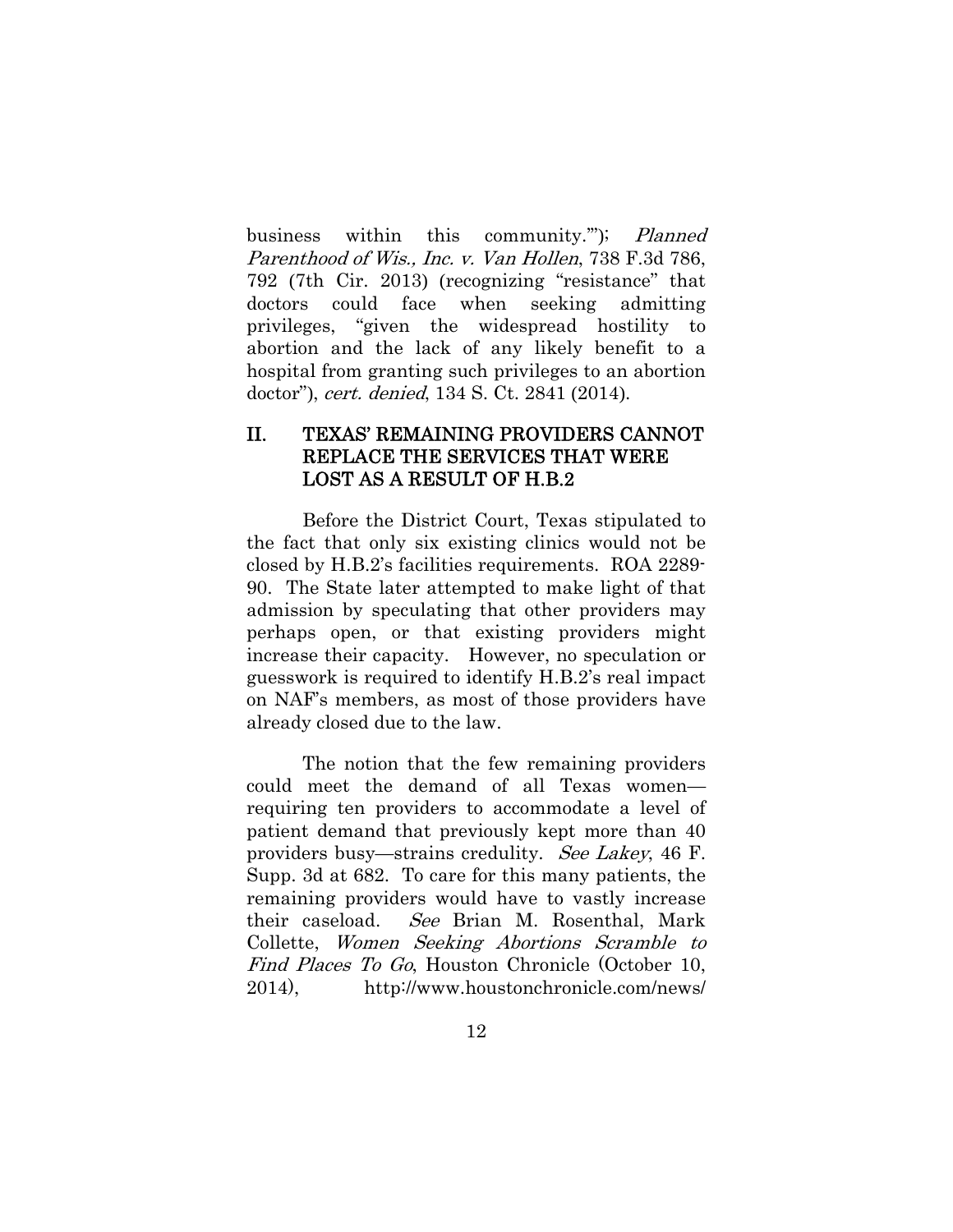houston-texas/houston/article/Women-seekingabortions-scramble-to-find-places-5815451.php ("Administrators at six of the facilities said they annually perform about 15,000 abortions combined just 22 percent of the 68,298 procedures in the state in 2012"). Existing Texas abortion care providers were already operating at full capacity prior to H.B.2: it is clear that a much-reduced number of providers would be incapable of meeting this need.

For example, Routh Street reported that it provided an average of 68 abortion procedures per week in 2013; in 2015, after other providers started to close, it provided an average of 96 abortion procedures per week. At times, Routh Street's 67 person waiting area was so full that many patients were required to sit on the floor or wait outside. Its efforts to handle the increase in patients necessitated a tremendous amount of overtime for its staff, as well as expanded hours and days of providing care, but even then Routh Street could not fully accommodate all of the patients left stranded by the closure of other providers. This increased workload took its toll on Routh Street's physicians and staff, hastening the clinic's closure. Following Routh Street's closure, patients seeking care must now find somewhere else to go.

Compounding the critical shortage of Texas providers is the reality that all remaining non-ASC facilities will also be forced to close if the Fifth Circuit's mandate goes into effect. In Houston, for example, non-ASC providers currently are seeing a high volume of patients. Houston is the fourth most populous city in the U.S., with 6.3 million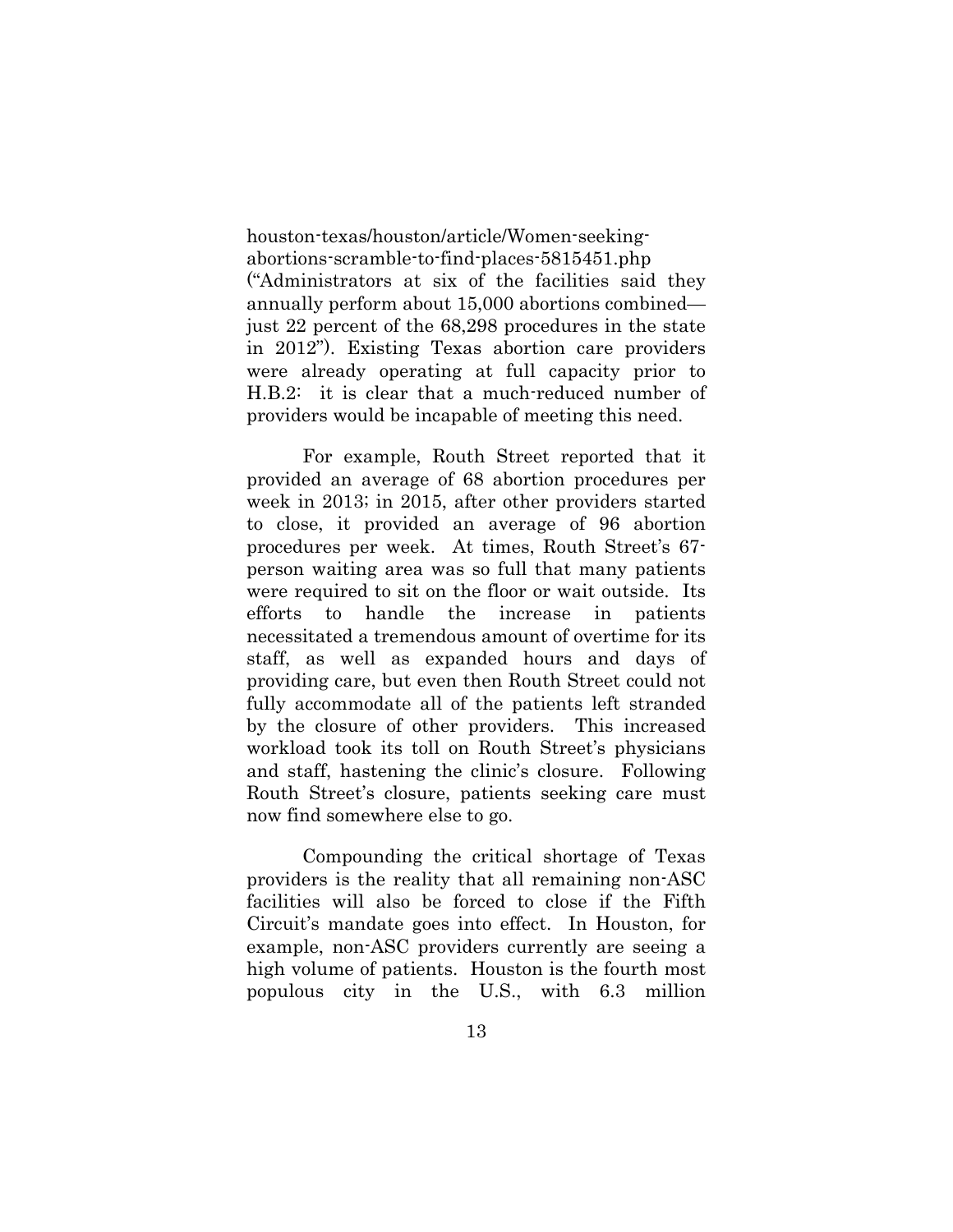inhabitants spread over approximately 650 square miles. If the Fifth Circuit's mandate takes effect, only two ASC abortion providers will be left to serve the entire city. The Fifth Circuit's decision with regard to Whole Woman's Health of McAllen similarly highlights the current provider shortage. Under the Fifth Circuit's ruling, that provider remains open with only one post-retirement age, part-time doctor, rather than the four well-qualified full-time doctors who had been unable to secure local admitting privileges. See Whole Woman's Health v. Cole, 790 F.3d 563, 596 (5th Cir. 2015). With less than a quarter of its physicians remaining, this provider certainly cannot serve more patients now than before H.B.2, just as the few providers that remain in Texas cannot compensate for the providers that have closed as a result of H.B.2.

Likewise, if the Fifth Circuit's mandate goes into effect, the remaining ASC providers—which are already stretched to capacity—will be unable to meet the need for abortion care in Texas. Recent research confirms that wait times at ASCs have already increased significantly since portions of H.B.2 went into effect, underscoring that these ASCs are not even meeting the existing demand, even with help from the several non-ASCs still providing care. See Daniel Grossman et al., Abortion Wait Times in Texas: The Shrinking Capacity of Facilities and the Potential Impact of Closing Non-ASC Clinics, Texas Policy Evaluation Project (2015), *available at* http://www.utexas.edu/cola/txpep/research-briefs/ wait-times-research-brief.php [hereinafter "Wait Times in Texas"].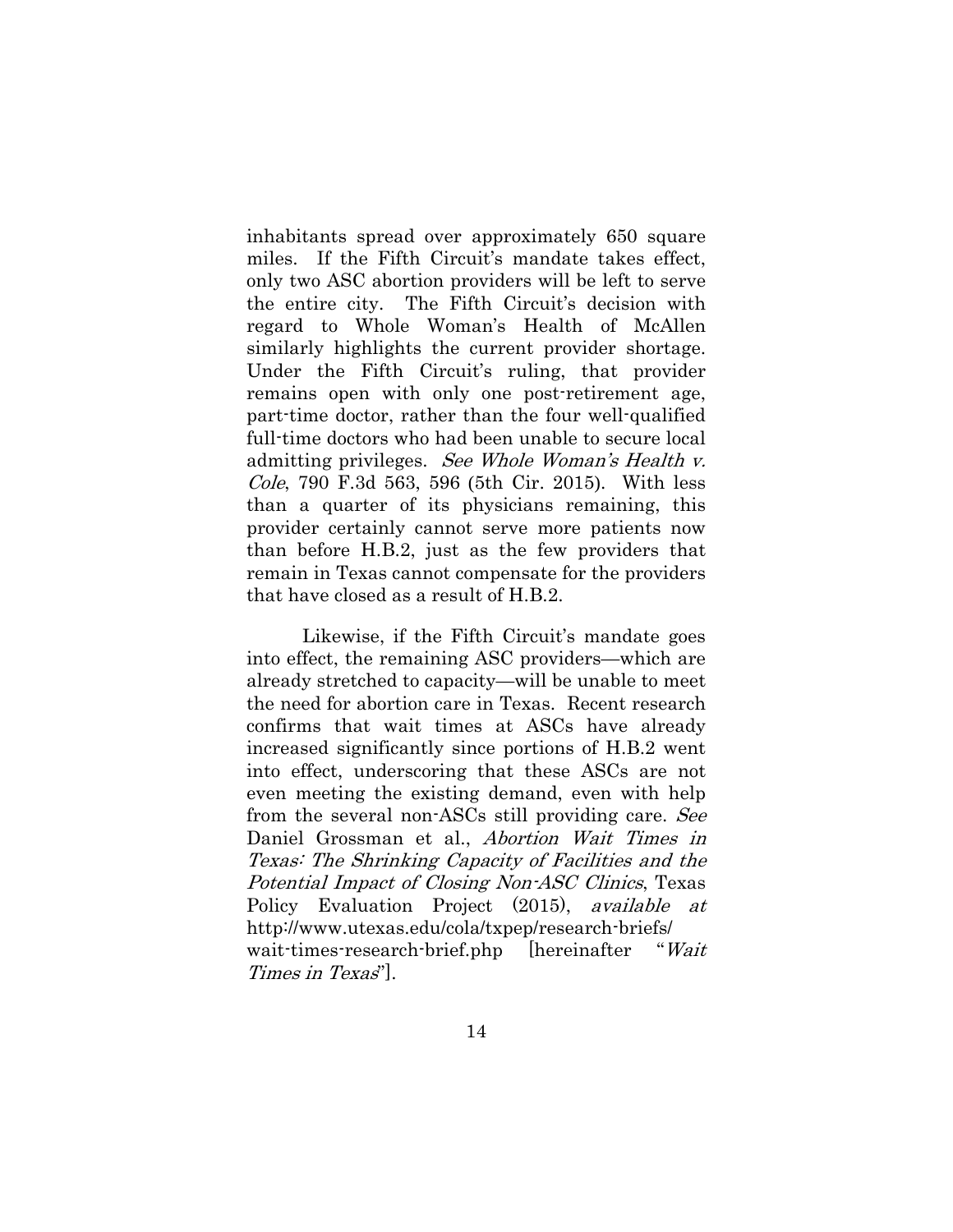The experience of NAF member Southwestern Dallas also indicates that ASCs are operating at capacity and will be unable to handle the large influx of patients expected if the Fifth Circuit's mandate goes into effect. That provider is now seeing twice as many patients as it did before H.B.2, and providing approximately 180 procedures per week, as compared with 115 per week before the statute was enacted. Southwestern Dallas has doubled its administrative staff since April 2014 and expanded its procedure days. Despite those efforts, however, it will not be able to meet increased patient demand if other providers were to close as a result of H.B.2. Even with the expansion efforts, Southwestern Dallas must still turn away many women due to its inability to handle additional patients. Southwestern Dallas has also indicated that it may have difficulty sustaining its increased capacity given the high degree of burn-out experienced by staff due to long hours, and that the legal and political uncertainty has affected its ability to retain personnel.

#### III. H.B.2 IMPOSES AN UNDUE BURDEN ON TEXAS WOMEN

The substantial restrictions already imposed by H.B.2 have already unduly burdened Texas women, increasing the distance most women must travel to reach an abortion provider; reducing the number of available appointments; delaying abortion care; and making abortion care more expensive and sometimes more complicated. H.B.2's medically unnecessary requirements are not trivial inconveniences that can be easily overcome,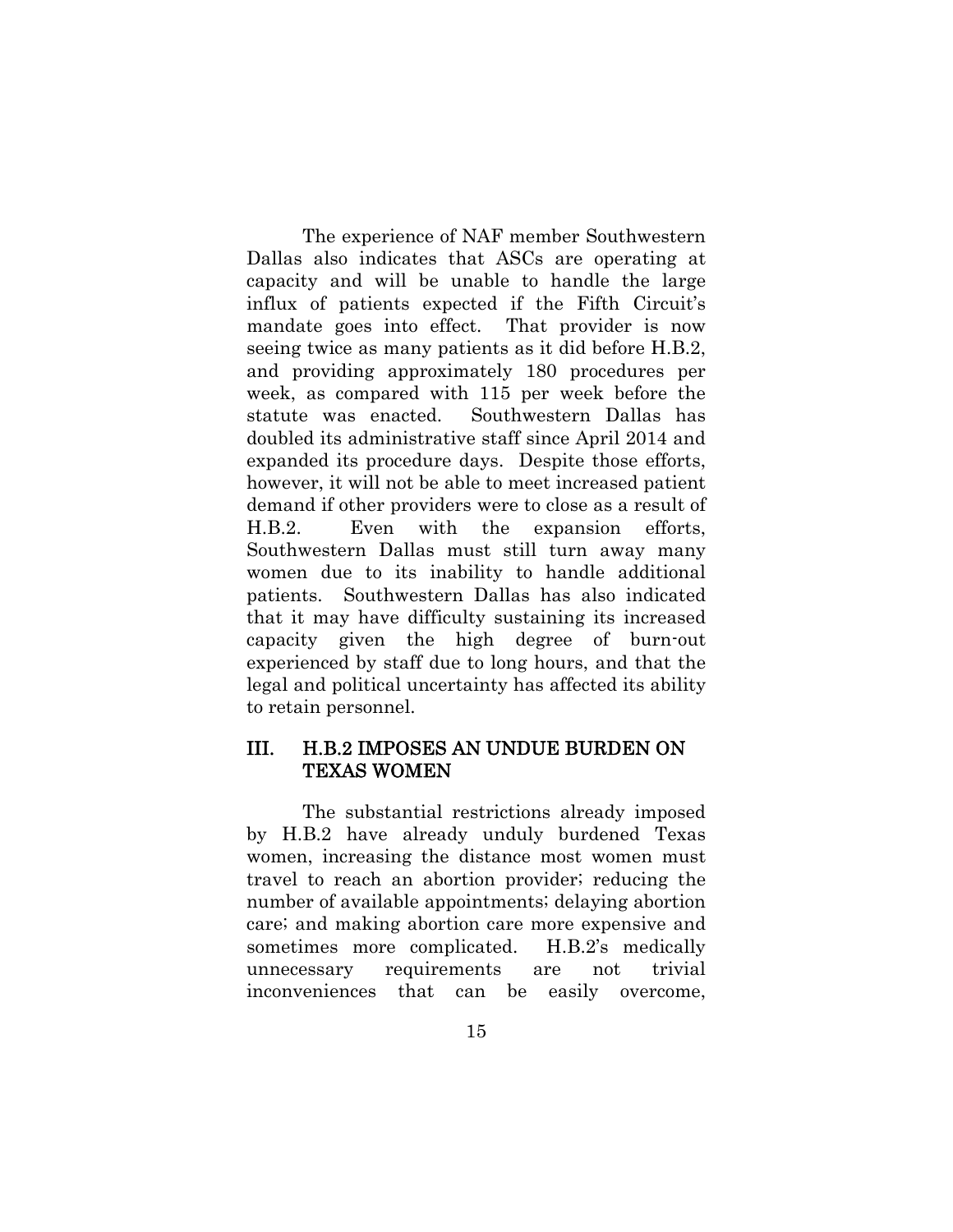particularly for women who are low-income or live in rural communities. Rather, they are substantial obstacles and many women have effectively lost the option of safe, affordable, and timely abortion care. Taken together, H.B.2's barriers to access impose just the sort of undue burden on Texas women's access to abortion care that this Court held unconstitutional in Casey. See Casey, 505 U.S. 845. Nor are these barriers justified by any offsetting medical benefit to women.

First, it is undisputed that many Texas women will need to travel tremendous distances to see an abortion provider if H.B.2's challenged provisions are not set aside. Remaining clinics will be located in only a handful of cities, requiring even more women to travel hundreds of miles to seek care from a Texas provider. See Kim Soffen, How Texas Could Set National Template for Limiting Abortion Access, N.Y. Times (August 19, 2015), http://www.nytimes.com/2015/08/20/upshot/howtexas-could-set-national-template-for-limitingabortion-access.html?\_r=0 (noting that "[a] fifth of Texas counties, primarily in the western half of the state, are more than 100 miles farther from a clinic today than they were in 2012."). Traveling great distances imposes significant hardships for many women, including the cost of gasoline or bus fare; lost compensation or risking termination from employment by taking time off from work; and the cost of childcare and staying overnight in a distant city.

Especially considering the significant impact that these restrictions already have had on low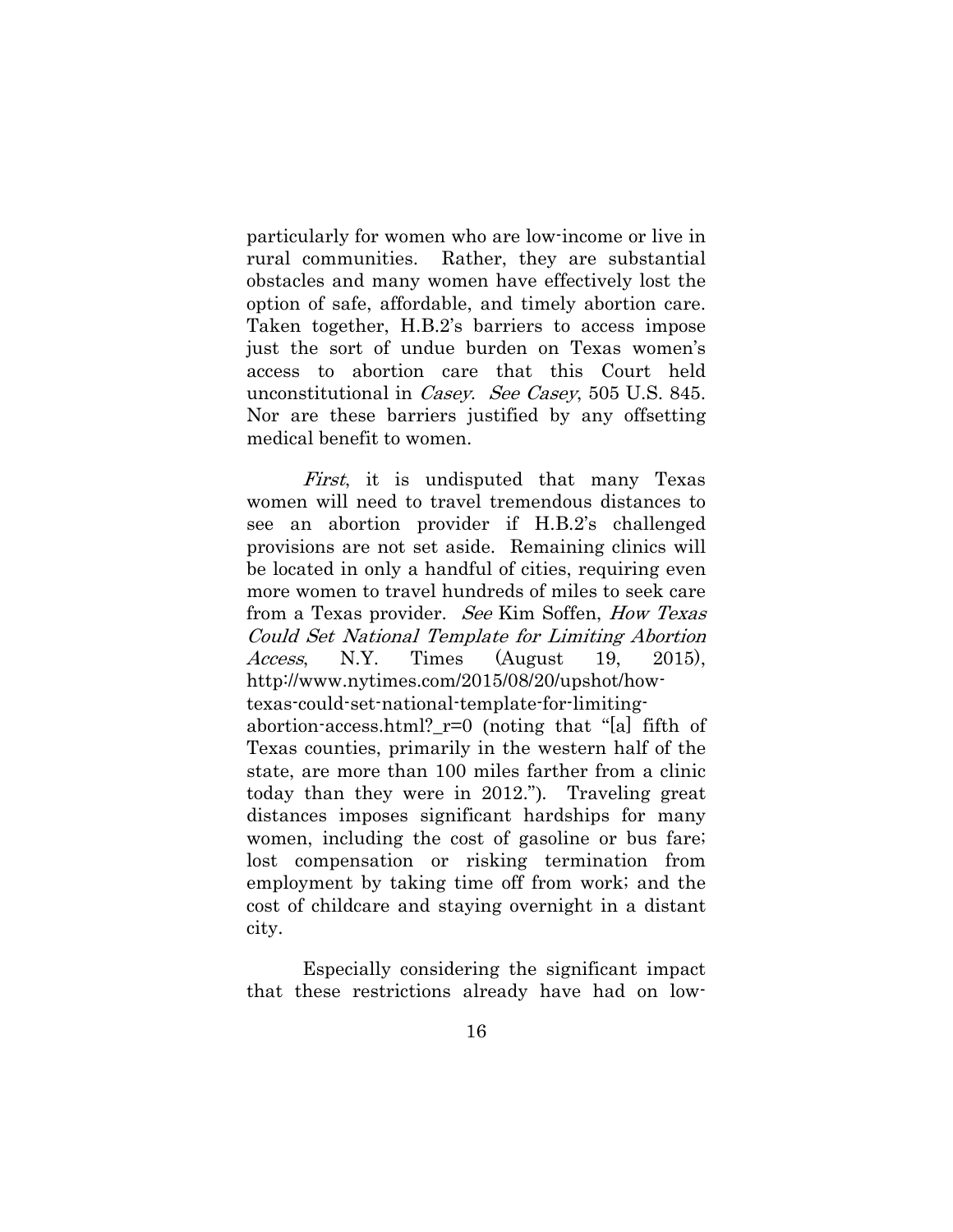income Texas women, this travel-related burden is not trivial. According to U.S. Census Bureau data, the poverty rate for women living in Texas' border region—where only the McAllen clinic will remain open, subject to the Fifth Circuit's onerous restrictions—is twice that of the non-border region, with 88% of Texas-Mexico border counties having a median income below the state level. As Texas' own Health and Human Services Commission has recognized, the border counties comprise a "less healthy population with less means to pay for health care." TEXAS HEALTH AND HUMAN SERVICES COMMISSION, FACTORS INFLUENCING HEALTH CARE ON THE TEXAS-MEXICO BORDER 7 (2014), available at http://www.hhsc.state.tx.us/reports/2015/Factors-Influencing-Health-Care.pdf. Many Texas women simply cannot afford hundreds of dollars for a trip to an abortion provider. See ROA at 2471 (testimony confirming that despite financial assistance in the form of gas cards and bus tickets, for the "vast majority" of women, "other obstacles prevented them from making the trip to San Antonio . . . includ[ing] the inability to take the required length of time off from work and the inability to secure childcare for that length of time").

NAF's members are very familiar with the burdens that increased travel distances have had on Texas women, and frequently hear from women who must travel over 100 miles for abortion care. Since the passage of H.B.2, the NAF Hotline has been flooded with calls from Texas women desperately seeking timely abortion care. Some women have had to rely on public transportation or friends and family to travel to their appointments; others have had to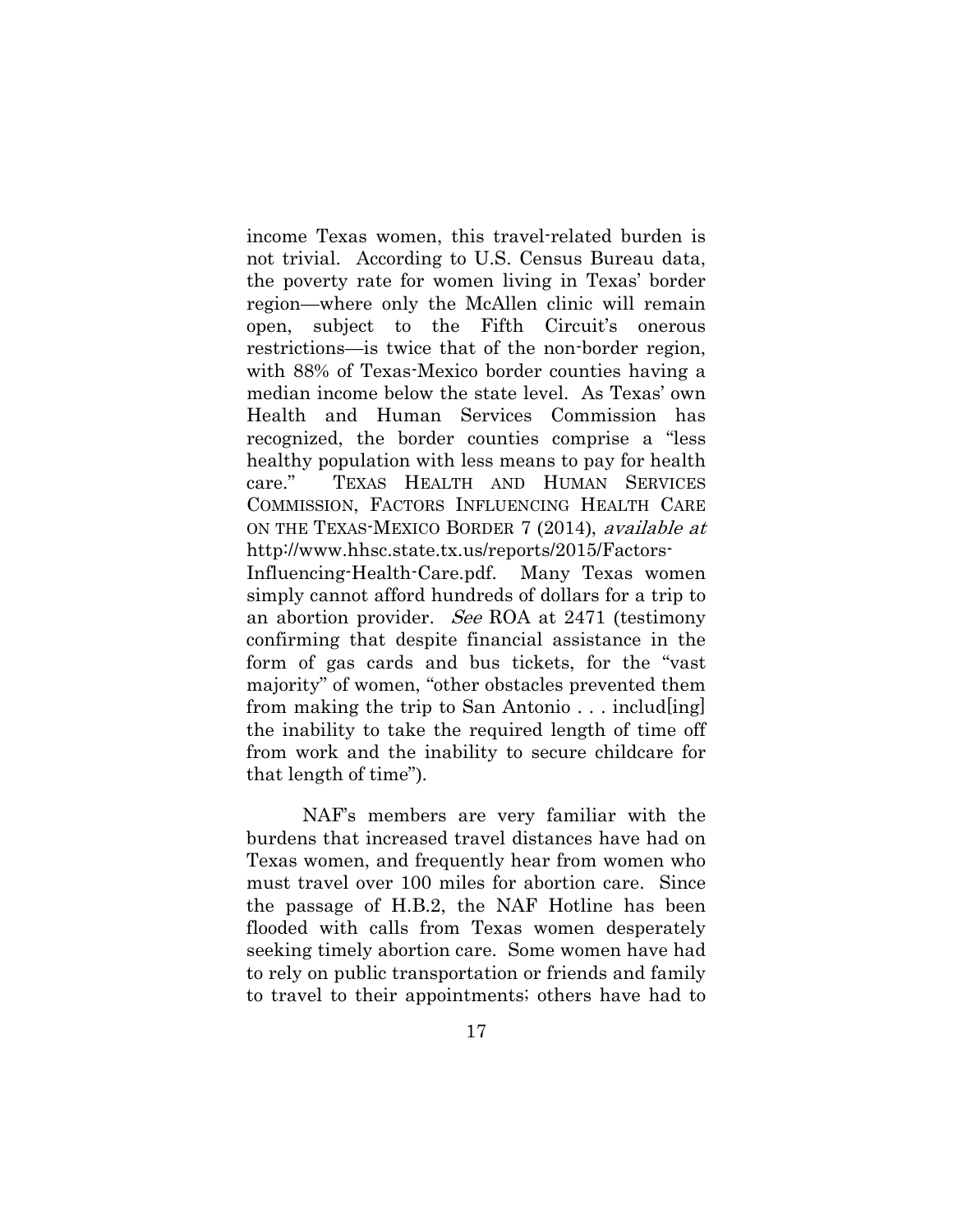pawn or sell personal items, such as furniture or wedding rings, to pay for the additional costs.

NAF Hotline data reflects that Texas women have been required to travel increasingly long distances and over state lines to receive abortion care. For example, the number of Texas women that the NAF Hotline has assisted in receiving abortion care in New Mexico has increased dramatically, from 21 patients in 2013 to 81 patients in the first eight months of 2015. Likewise, NAF member Hope Medical Group for Women ("Hope Medical") in Shreveport, Louisiana, has seen a marked increase in Texas patients, from 15.56% in 2011 to 22.77% in 2014. Data from NAF member Southwestern Women's Options in Albuquerque, New Mexico, ("Southwestern Albuquerque") similarly confirms that the number of pre-20 week patients traveling from Texas has more than tripled, from 19 patients in the first quarter of 2012 to 67 patients in the first quarter of 2015. Even with these efforts, however, out-of-state providers have not been able to accommodate all of the women who H.B.2 has left without abortion care options. Nor should they be required to. See Jackson Women's Health, 760 F.3d at 458 (Plaintiff "demonstrated a substantial likelihood of proving that . . . effectively closing the one abortion clinic in [Mississippi] has the effect of placing a substantial obstacle in the path of a woman seeking an abortion in Mississippi").

Patient stories from the NAF Hotline also underscore the extreme hardships that Texas women have faced following the passage of H.B.2. For example, the NAF Hotline recently heard from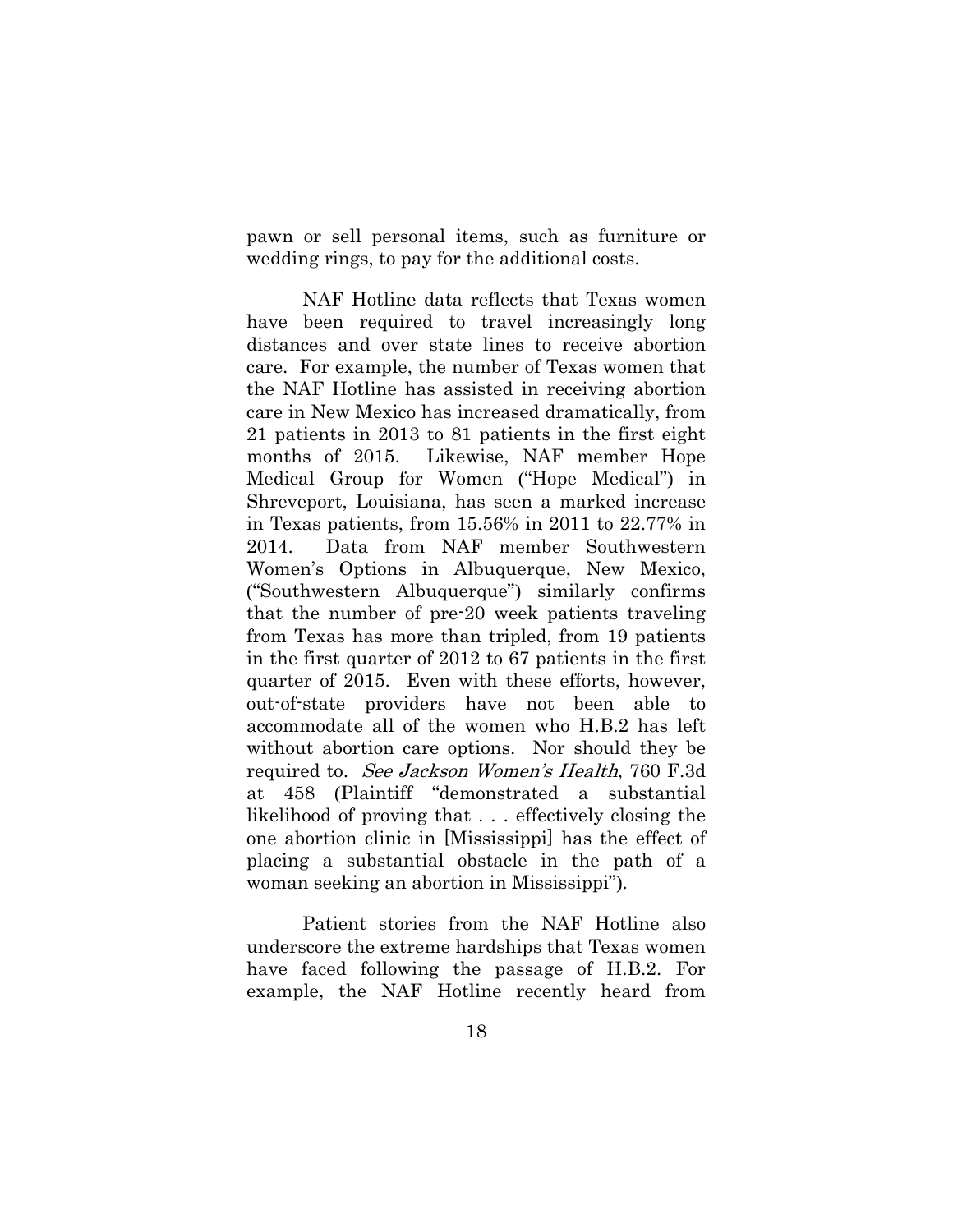"Cara,"6 who lives in Killeen with her three children. She recently lost her job and was struggling to make ends meet when she found out she was pregnant. Cara decided that lawful abortion care was the right decision for her and her family, but even after asking friends and family for help she was not able to save enough money for her procedure without the help of abortion funds. The nearest abortion care provider was nearly 130 miles away, which meant she also had to find the funds to pay for gas, and ultimately was required to rely on a last-minute loan. Cara was unable to find someone to drive her to and from her procedure—a six hour round-trip drive—and had to go alone. This visit constituted a severe hardship for her and her family, and for many Texas women those hardships would have presented an insurmountable obstacle.

Indeed, many courts have recognized the undue burdens that long-distance travel places on low-income women. See Planned Parenthood Ariz., Inc. v. Humble, 753 F.3d 905, 916 (9th Cir. 2014) (observing that increased costs "to the patient for transportation, gas, lodging and the time she must take off from work" are "significant and sometimes prohibitive" for women living in poverty), cert. denied, 135 S.Ct. 870 (2014); Van Hollen, 738 F.3d at 796 ("Some patients will be unable to afford the longer trips they'll have to make to obtain an abortion when the clinics near them shut down."). As one court has noted:

For [women living in poverty], going to

l

<sup>6</sup> Patient name changed to protect her privacy.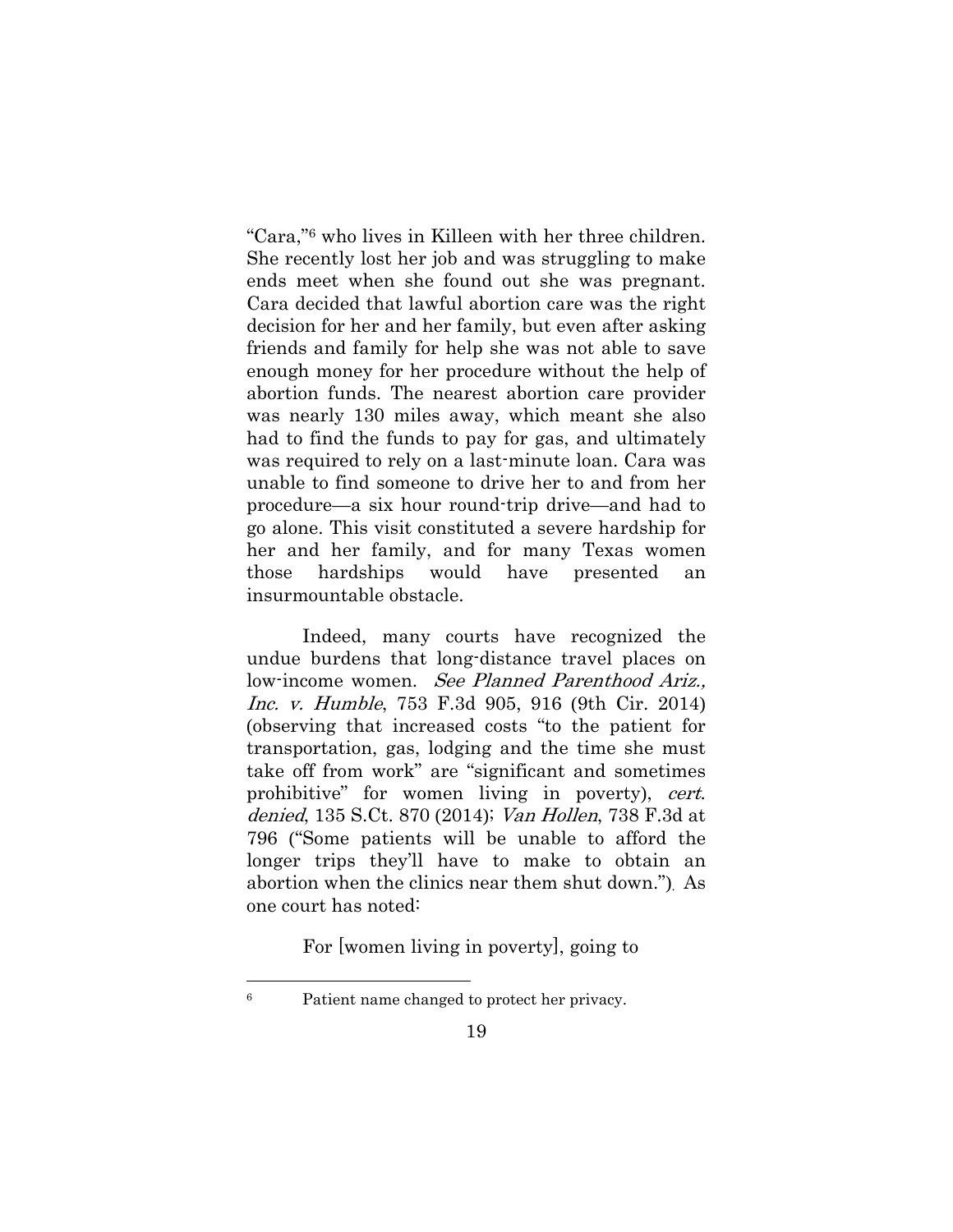another city to procure an abortion is particularly expensive and difficult. Poor women are less likely to own their own cars and are instead dependent on public transportation, asking friends and relatives for rides, or borrowing cars; they are less likely to have internet access; many already have children, but are unlikely to have regular sources of child care; and they are more likely to work on an hourly basis with an inflexible schedule and without any paid time off.

#### Strange, 33 F. Supp. 3d at 1357.

These burdens are further magnified in light of the fact that many women must make more than one trip to a clinic. In Texas, there is a 24-hour mandatory waiting period between a required ultrasound and an abortion procedure. Tex. Health & Safety Code Ann. § 171.012 (West 2014). Therefore, many women must spend at least an extra night in a hotel or pay for several rounds of travel, unless they qualify for an exception. Moreover, for medical, rather than surgical, abortion care, Texas law effectively requires four visits to the provider, encompassing an initial ultrasound, two separate visits for medical abortion care, and a follow-up visit 14 days later. See Tex. Health  $\&$ Safety Code Ann. §§ 171.012.a.4, 171.063.e (West 2014)). H.B.2's restrictions require Texas women to incur substantial travel and lodging costs unless they happen to live—and are able to obtain an appointment—in one of the few major cities that has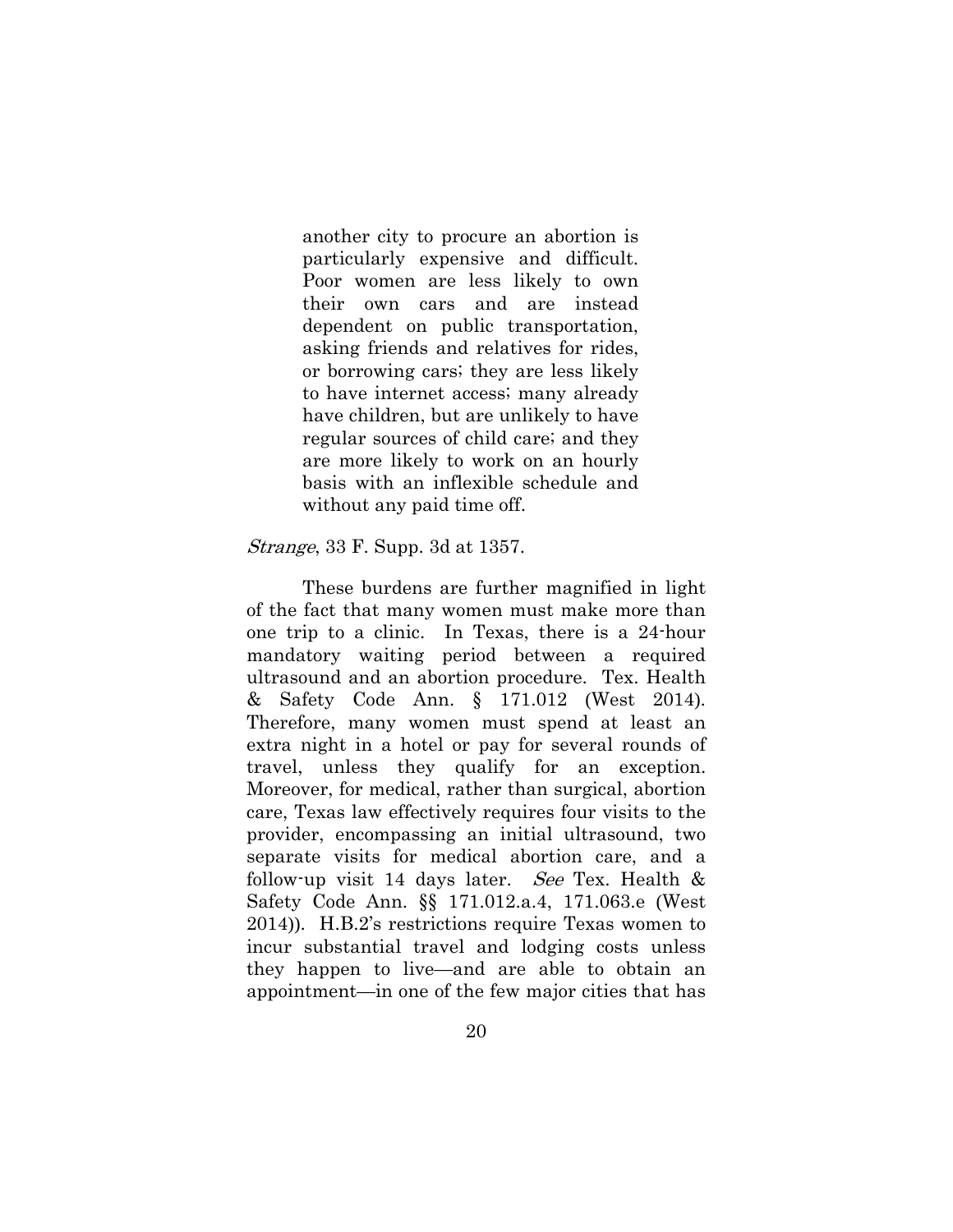an abortion provider. This constitutes a substantial obstacle to exercising the right recognized in *Casey*. See 505 U.S. at 877.

Second, H.B.2 imposes unnecessary health risks that are not counterbalanced by any compelling need on the part of the State. NAF members and the NAF Hotline report that Texas women already must wait longer to receive care, given the high patient volume and limited availability of qualified providers. A recent study shows that some of the ASCs currently providing abortion care may not be able to increase the number of abortion procedures they provide, given their consistently long wait times. For example, in the summer of 2015, providers in both Austin and Fort Worth saw wait times increase to as long as 23 days. See Wait Times in Texas. Likewise, Hope Medical has informed NAF that some Texas women are waiting for three weeks just to obtain a first visit, and many are forced to travel out-of-state to Louisiana to seek care.

This delay is more than a minor inconvenience, as the costs and risks associated with abortion care increase as a pregnancy progresses. As the District Court correctly recognized, "[h]igher health risks associated with increased delays in seeking early abortion care, risks associated with longer distance automotive travel on traffic-laden highways, and the act's possible connection to observed increases in self-induced abortions almost certainly cancel out any potential health benefit." Lakey, 46 F. Supp. 3d at 684. Research suggests that women are already being pushed later into their pregnancies: in the six months after H.B.2's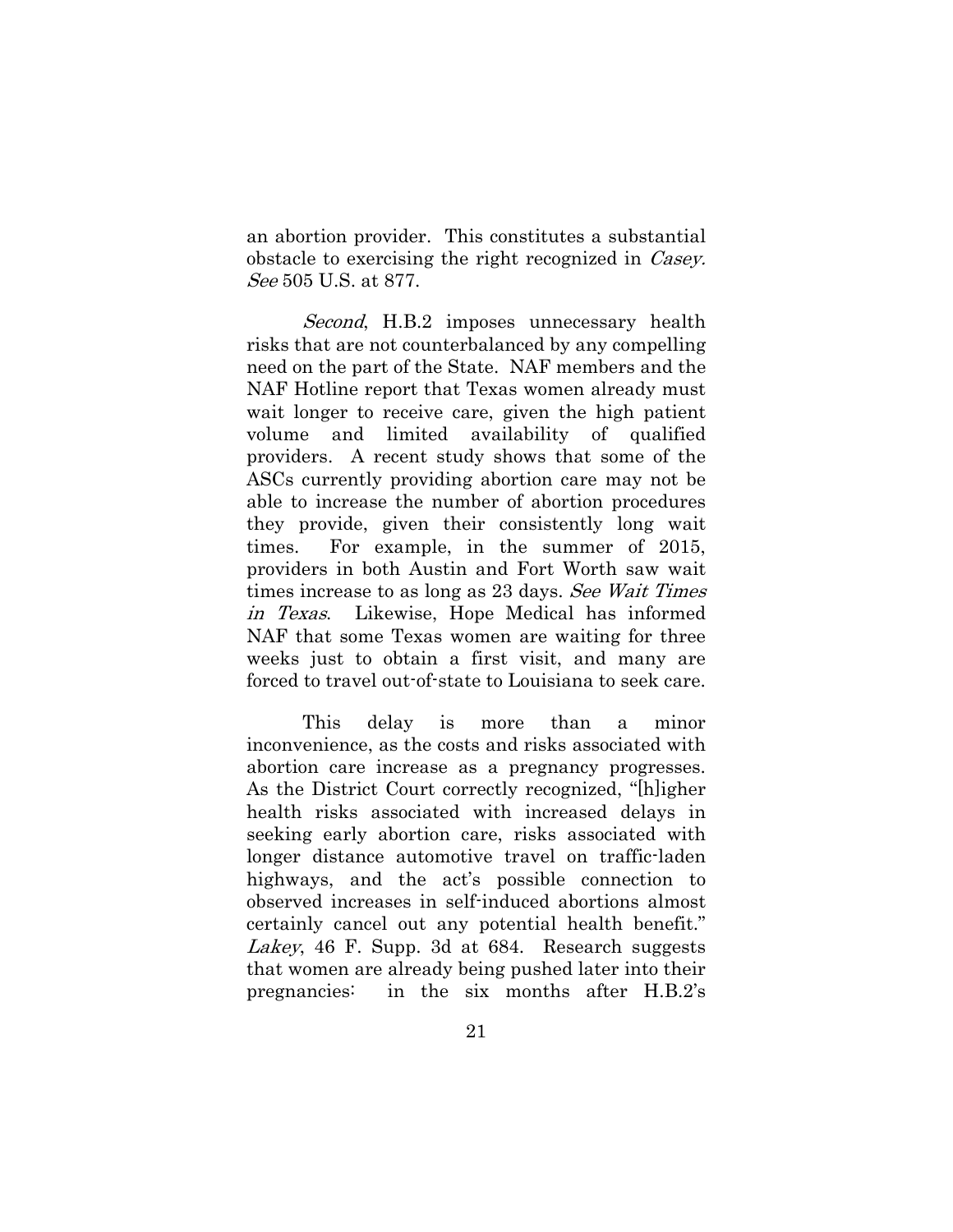admitting privileges requirement was implemented, 13.9% of abortion procedures in Texas were provided at 12 weeks of pregnancy or later, compared to 10.7% in 2012. See Daniel Grossman et al., The Public Health Threat of Anti-Abortion Legislation, 89 Contraception 73, 73-74 (2014) [hereinafter "Public Health Threat"].

If the Fifth Circuit's mandate is permitted to take effect, and the remaining non-ASC providers are forced to close, research confirms that wait times will further increase dramatically at several remaining ASCs. As wait times grow, the proportion of second-trimester abortion care will increase. If wait times were to increase to 20 days—which researchers indicate is currently happening in Dallas and Fort Worth—the number of second trimester abortion procedures would nearly double. See Wait Times in Texas (finding that wait times that consistently average 10 days in Austin, Dallas-Fort Worth and Houston would increase the proportion of statewide abortion procedures provided in the second trimester from 10.5% to 13.5%, and that average wait times of 20 days would increase the proportion to 19.5%, "translat[ing] to about 5,700 more abortion procedures delayed to the second trimester due to increased wait times"). NAF member Southwestern Dallas reinforced this projection, observing that they have seen more patients coming later in their first trimester, which changes both their procedure options and the amount of time they must stay at the facility. Likewise, Southwestern Albuquerque is seeing additional low-income Texas women later in their second trimester due to reduced access to both first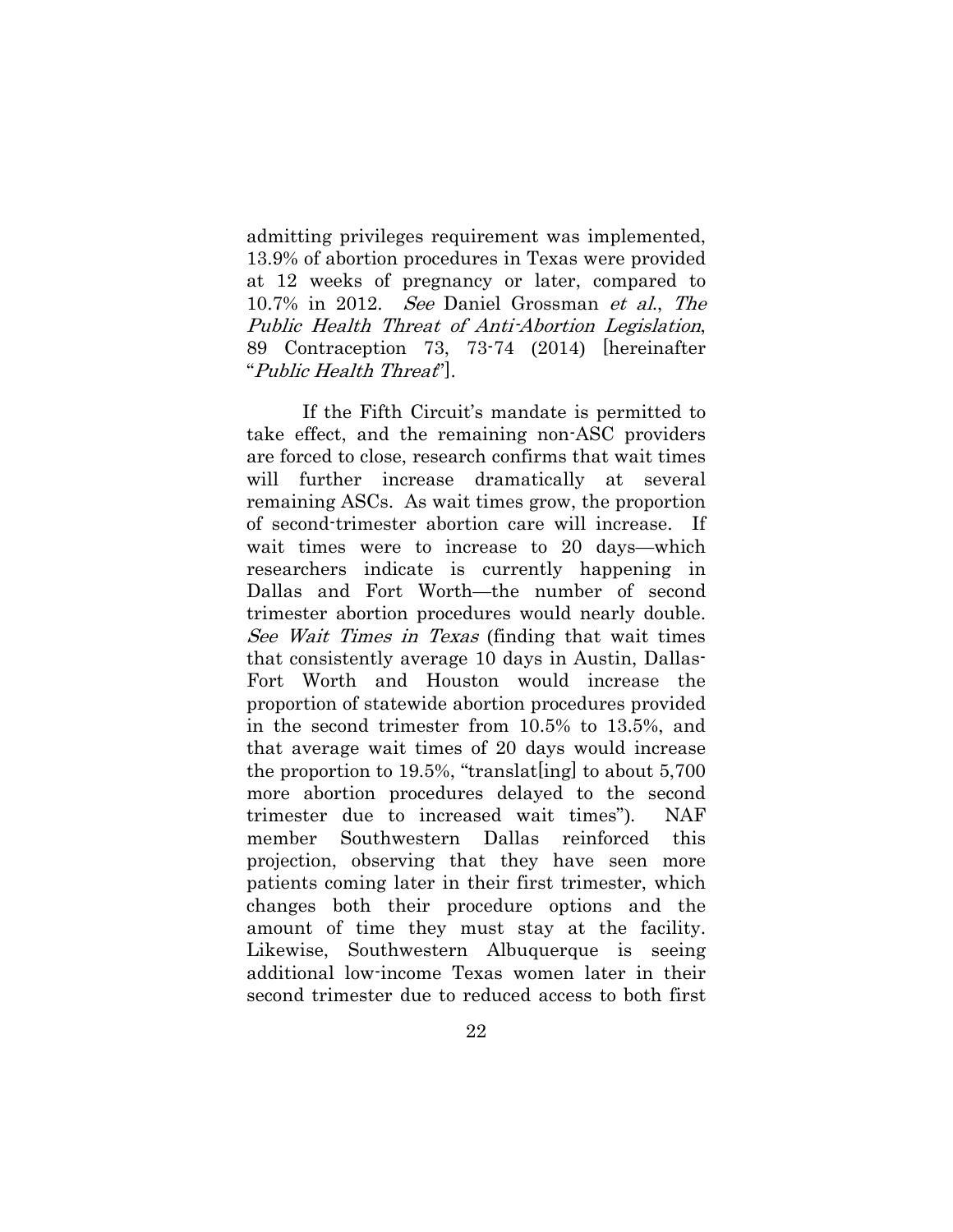and second trimester abortion care in Texas.

Delays increase cost because later abortion procedures are lengthier and sometimes require additional personnel. See Ushma D. Upadhyay et al., Denial of Abortion Because of Provider Gestational Age Limits in the United States, Am. J. Pub. Health (Sept. 2014) ("Because later abortions are more complex procedures, often occurring over 2 or more days, they are also more costly . . . . [T]he average cost for an abortion at 10 weeks is \$543 compared with \$1562 for an abortion at 20 weeks"). Thus, the damage is two-fold: in addition to making abortion care harder to obtain and pushing women into later procedures—some into their second trimester—H.B.2 effectively prices many women out of receiving abortion care.

Third, H.B.2 could have direct health consequences for women who choose less safe alternatives if they cannot obtain safe, legal abortion care due to the financial and logistical obstacles imposed by Texas law. Experience shows that the lack of legal abortion care options will not stop women from seeking to terminate their pregnancies. Some women will instead resort to self-medicating without the proper knowledge to safely induce abortion. Some Texas women are already trying to induce abortion on their own, using methods that are rumored to terminate pregnancy, regardless of their actual medical safety or efficacy. See Rise of the DIY Abortion ("[Women] are going to figure out ways to have an abortion  $\dots$ . I even have patients that call, and after we tell them that we can't offer abortions anymore, they'll just say, 'That's fine. I'm going to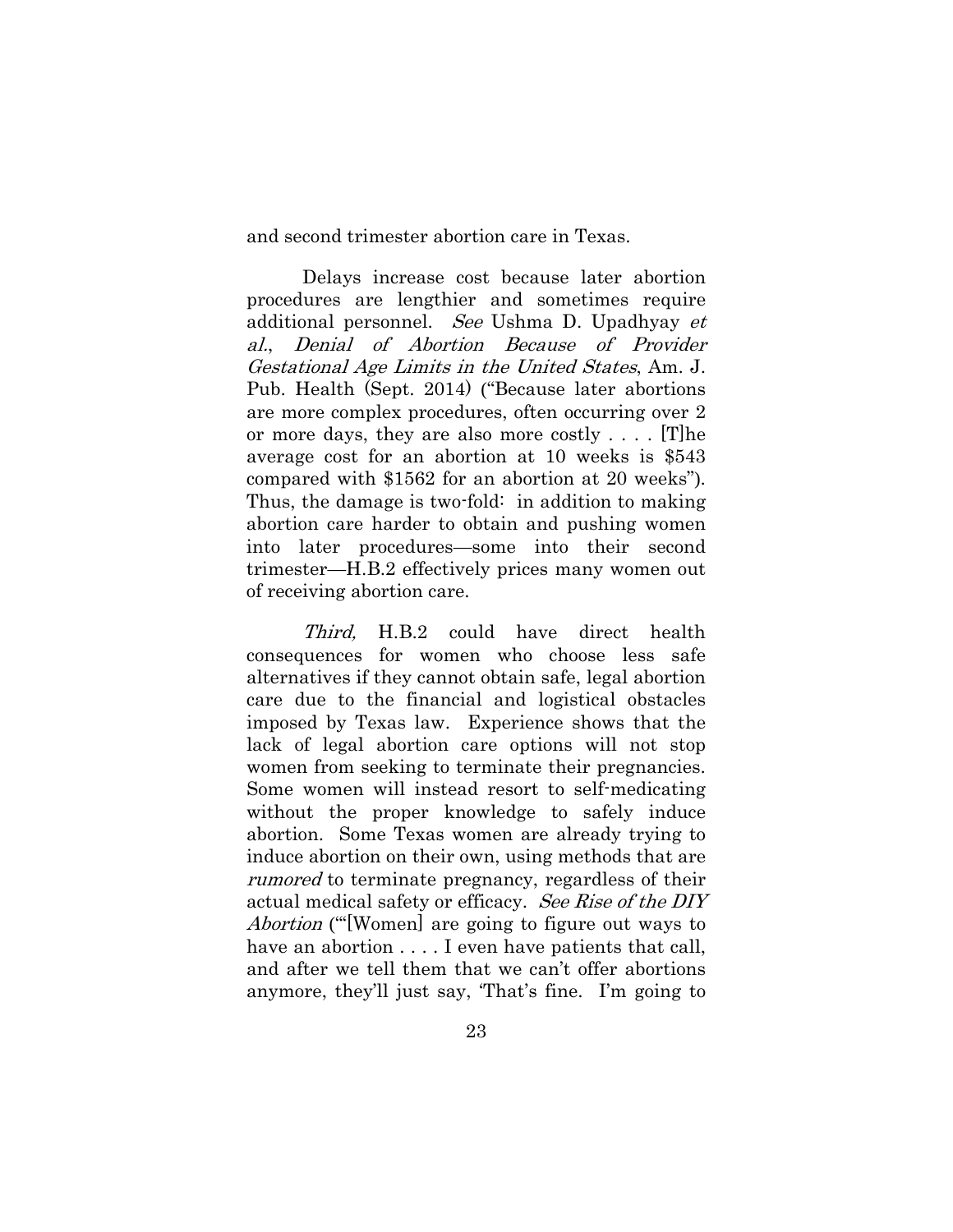figure out a way to do this on my own.'"); Public Health Threat at 73 ("7% of women reported taking something on their own in order to try to end their current pregnancy before coming to the abortion clinic").

NAF members have first-hand experience with patients who have attempted to self-induce abortion. For example, one doctor at a Texas provider treated a patient and found parsley in her vagina from a misguided attempt to self-induce abortion. Other providers have found that women have "tried something" prior to coming to a clinic for assistance. Further, women who experience complications from improper use of medications or other remedies may delay or forgo medical treatment for fear of prosecution. See Andrea Rowan, Prosecuting Women for Self-Inducing Abortion: Counterproductive and Lacking Compassion, 18 Guttmacher Policy Review 70 (2015), available at http://www.guttmacher.org/pubs/gpr/18/3/gpr180701 5.html.

The facts demonstrate that safe, legal abortion care to which Texas women have a constitutional right is increasingly unavailable because of the undue burdens imposed by H.B.2. This Court has acknowledged that abortion care is one of "the most intimate and personal choices a person may make in a lifetime[,] . . . central to personal dignity and autonomy," and a key factor allowing "women to participate equally in the economic and social life of the Nation." Casey, 505 U.S. at 851, 856. H.B.2 denies Texas women their dignity, eliminates the vast majority of Texas